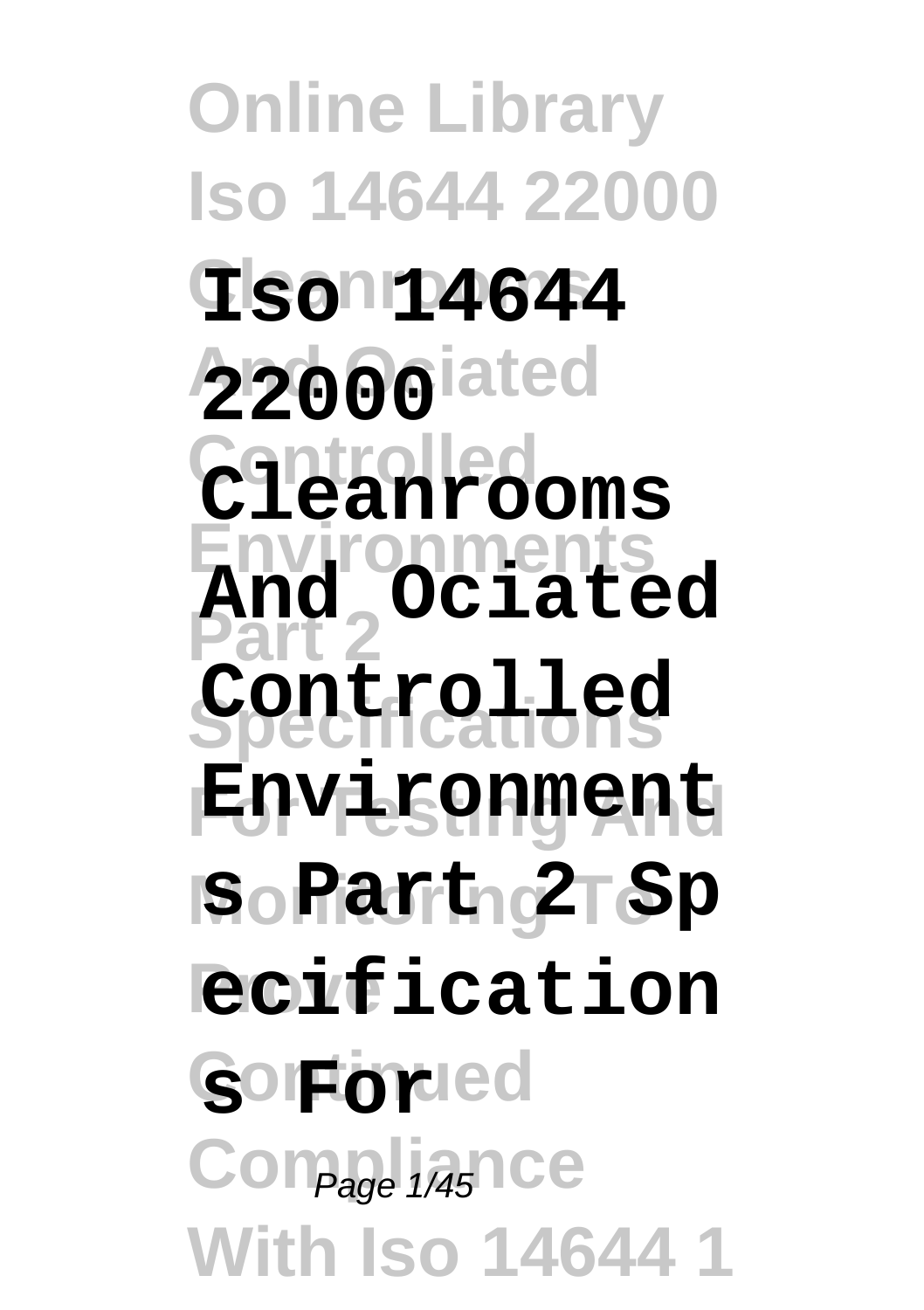**Online Library Iso 14644 22000 Cleanrooms Testing And And Ociated Monitoring Controlled To Prove Environments Continued Part 2 Compliance Specifications With Iso For Testing And 14644 1** When somebody<sup>O</sup> should go to the Contage 2/45 d book stores,

**Compliance**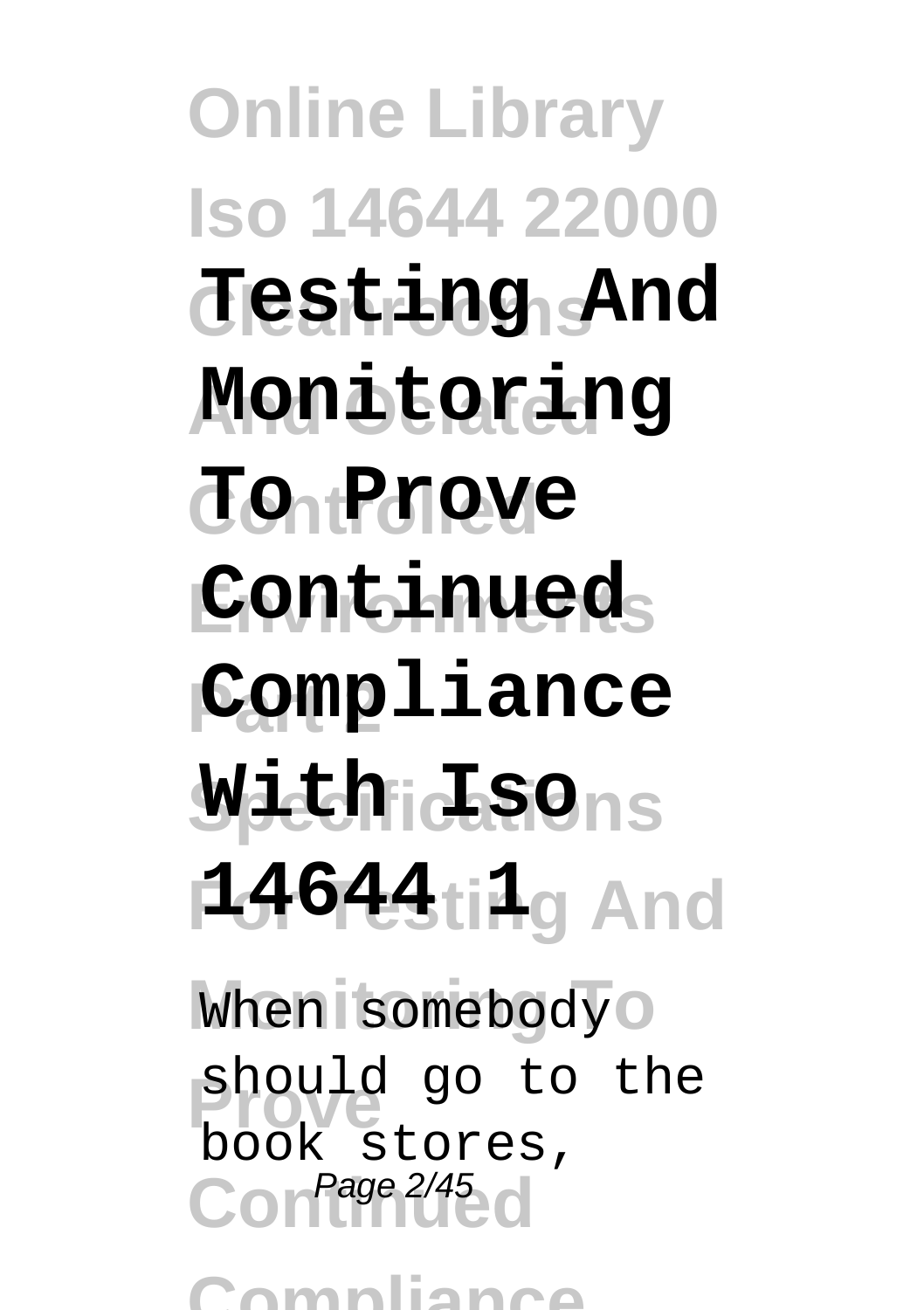**Online Library Iso 14644 22000** search opening by shop, shelf **Controlled** in point of fact problematicnts This is why we **Specifications** compilations in this website. It **Midhitoring To Prove** Contract <sub>2</sub> **Continued** guide **iso 14644 Compliance 22000 cleanrooms With Iso 14644 1** by shelf, it is allow the books unquestionably Page 3/45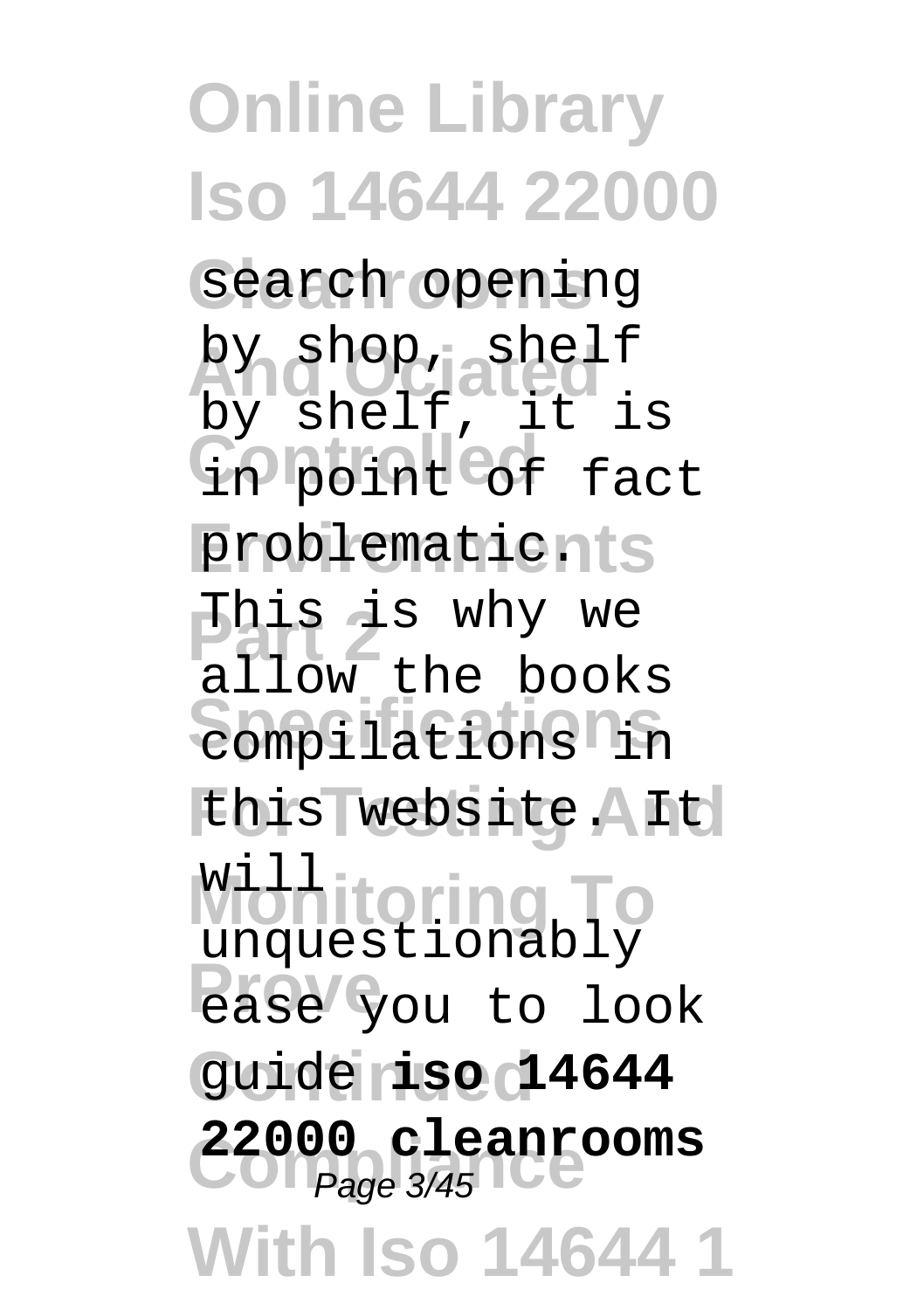**Online Library Iso 14644 22000** and ociated<sub>S</sub> **And Ociated environments Controlled part 2 Environments specifications for testing and Specifications prove continued** *compliance* with  $\circ$ **Monitoring To iso 14644 1** as **Prove controlled monitoring to** you such as.

By searching the title,<br>Com<sub>page 4/45</sub>1 Ce **With Iso 14644 1** Page 4/45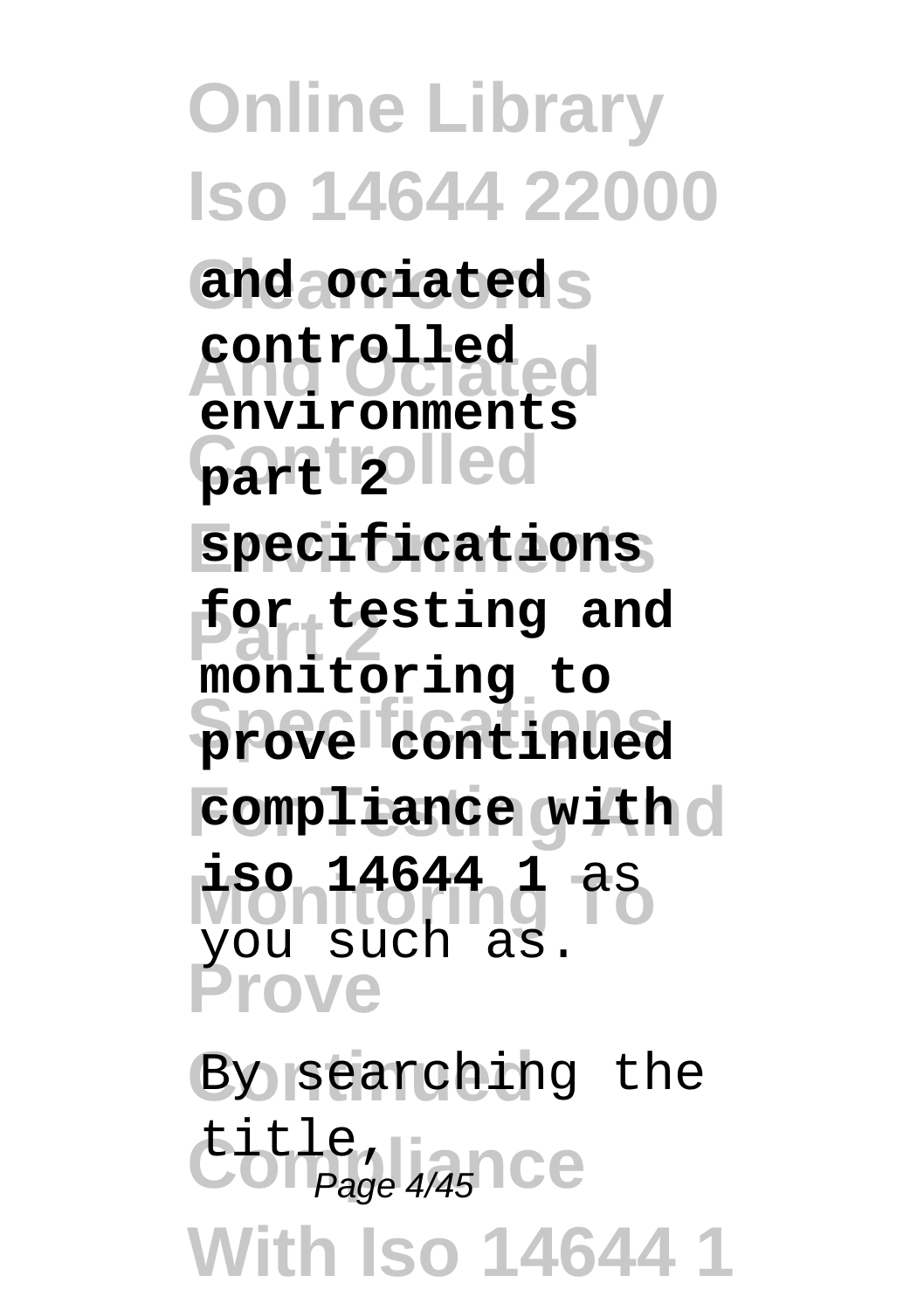**Online Library Iso 14644 22000** publisher, nor authors of guide **Controlled** you can discover them rapidly. SIn the house, **Specifications** perhaps in your method can be no all best area<br>Michigan To **Providence**<br> **Providence** you aspiration to download and<br>
Page 5/45 **With Iso 14644 1** you really want, workplace, or within net Page 5/45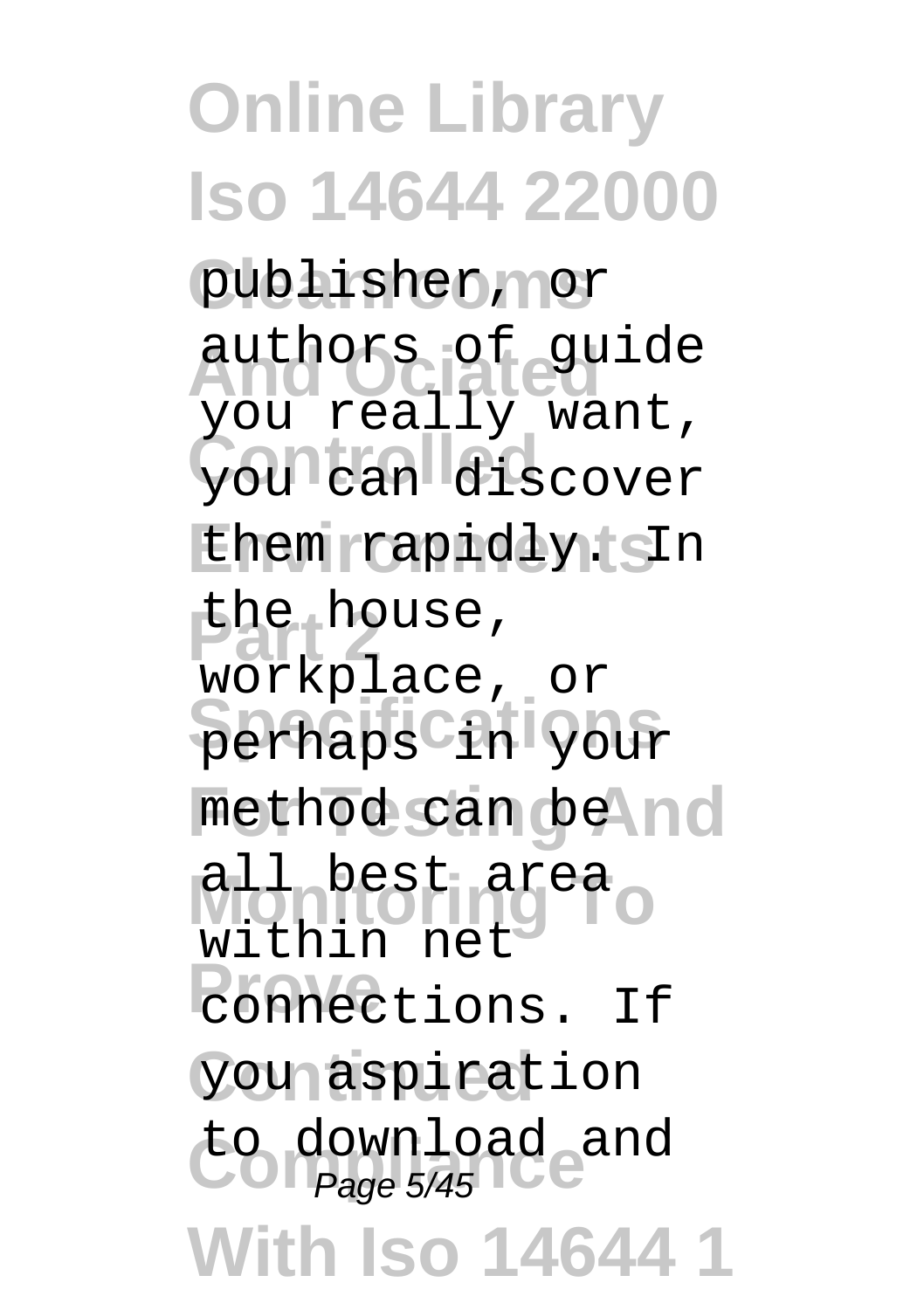**Online Library Iso 14644 22000** install the siso 14644 22000 Geiated<sup>lled</sup> controlledents **Part 2** environments **Specifications** specifications for testing and  $\circ$ **Monitoring To** monitoring to **Prove Compliance** with **Continued** iso 14644 1, it **Com**<sub>Page 6</sub><sub>45</sub> Ce</sub> **With Iso 14644 1** cleanrooms and part 2 prove continued Page 6/45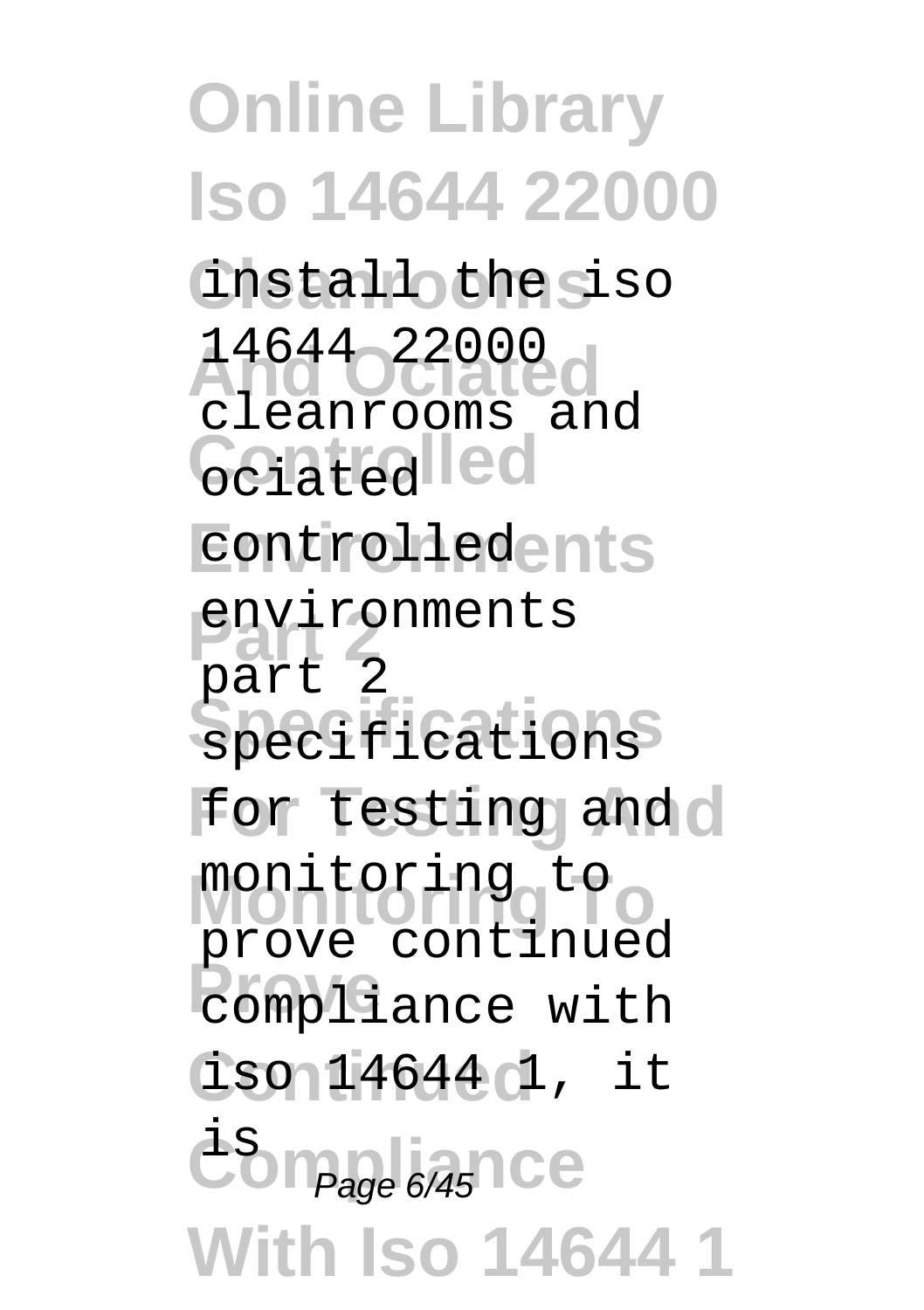**Online Library Iso 14644 22000 Cleanrooms** unconditionally **And Ociated** easy then, currently we extend theents associate to buy **bargains** at ons download and And install iso To **Prove** cleanrooms and **Ociated Controlled**<br>Comp<sub>age 7/45</sub> **With Iso 14644 1** previously and create 14644 22000 controlled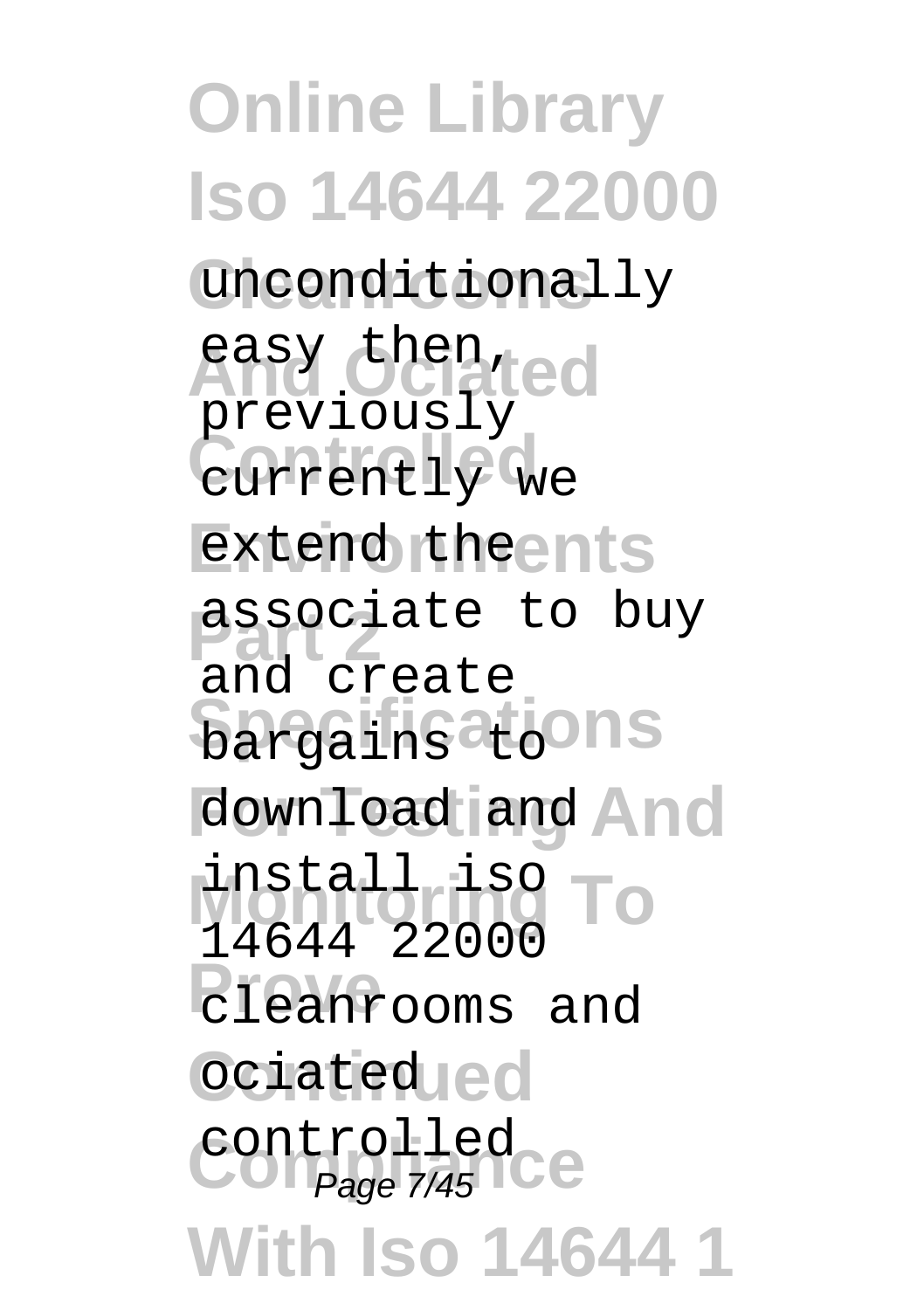**Online Library Iso 14644 22000 Cleanrooms** environments **And Ociated** part 2 for testing and monitoring to S prove continued **Specifications** result simple!nd **Monitoring To Intro to ISO Prove 14644-1 Room Continued Classifications NEW (2019)** Joe **With Iso 14644 1** specifications compliance with Page 8/45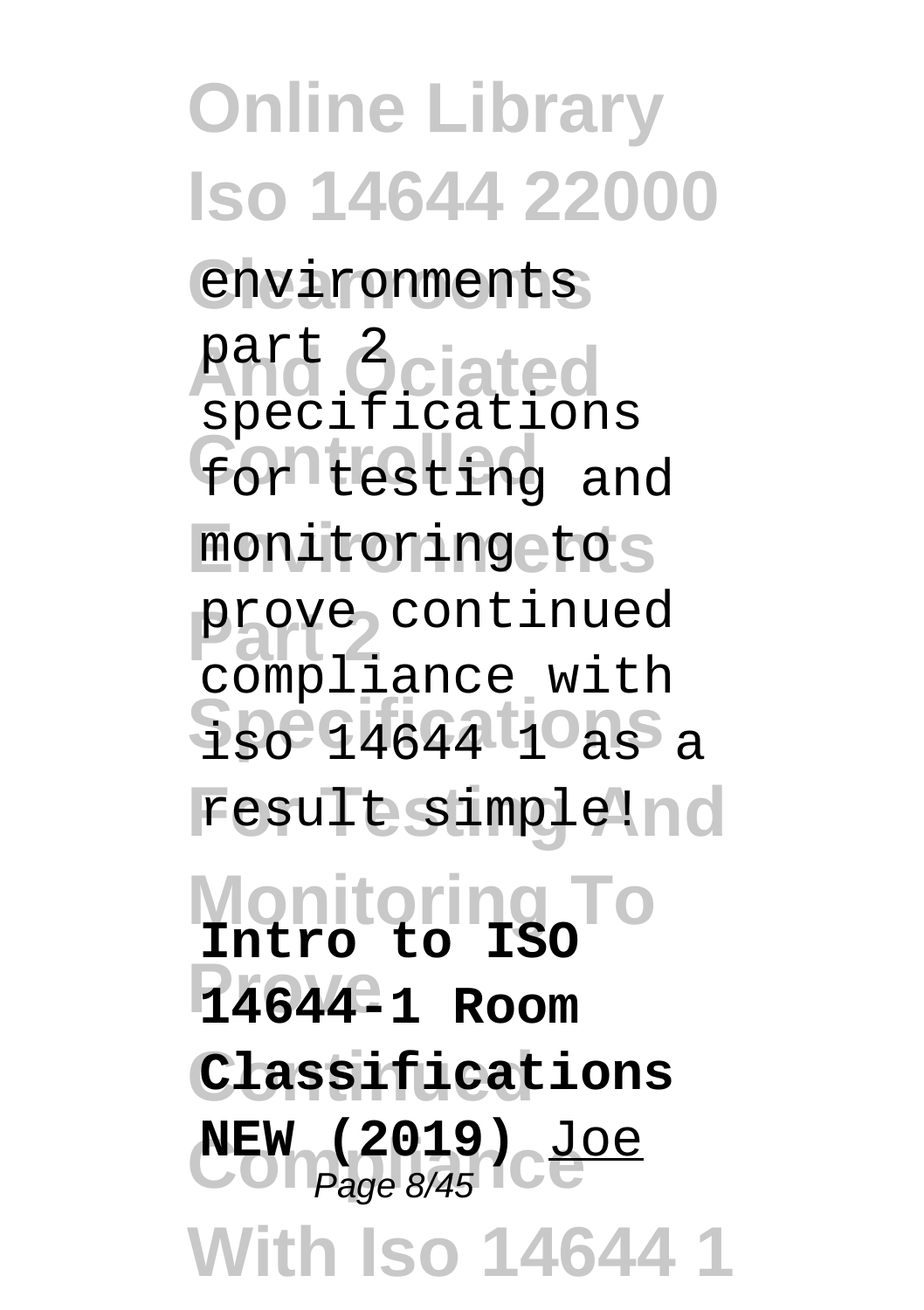**Online Library Iso 14644 22000** Gecsey - The **And Ociated** revised ISO **Controlled** classification and monitoring methods - Are Intro to ISONS **For Testing And** 14644-2 {Part 1} **Monitoring To** Monitoring Plan **Prove** (2019) Classification and Routine **With Iso 14644 1** 14644 1 changes you prepare Cleanroom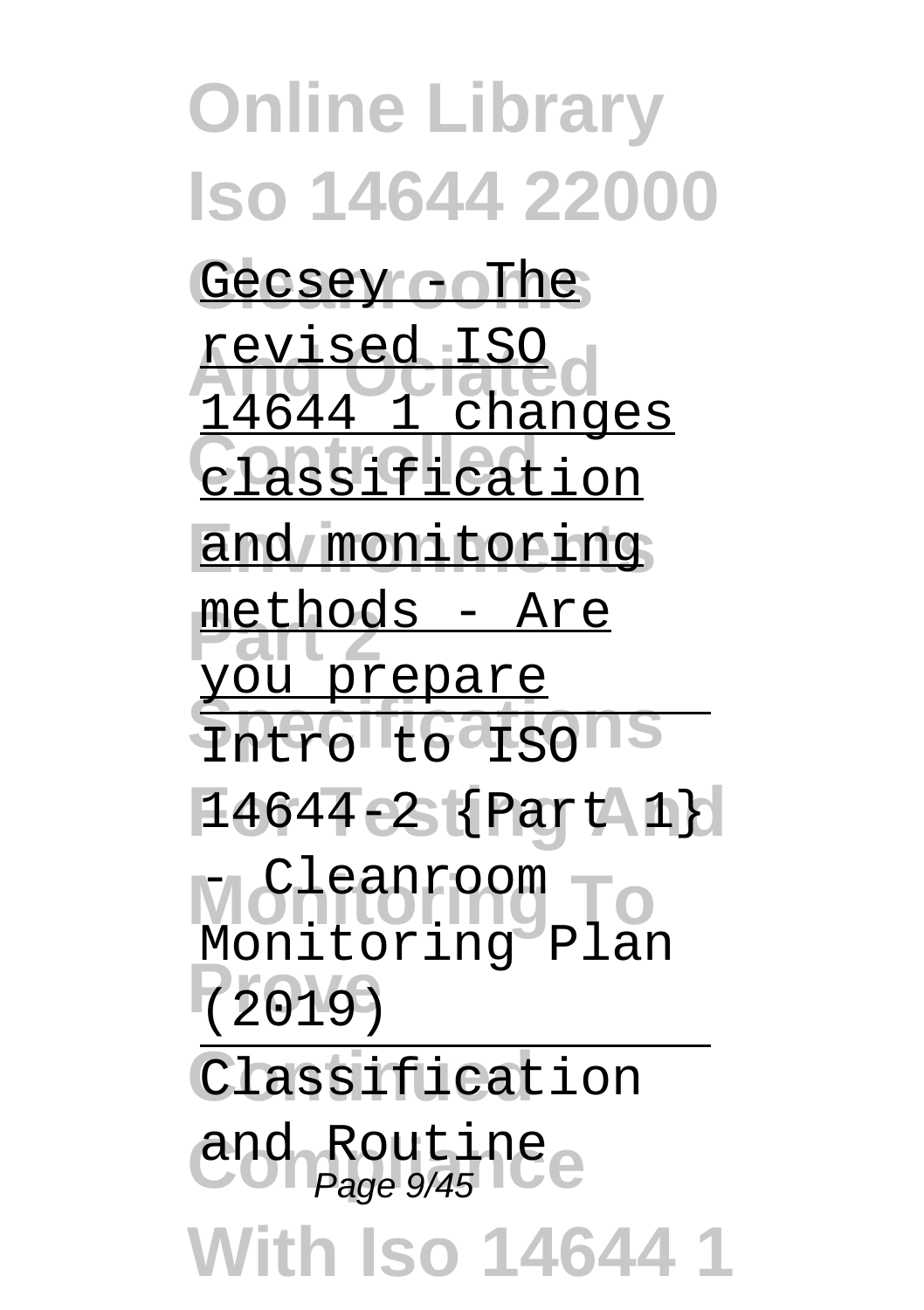**Online Library Iso 14644 22000 Cleanrooms** Environmental Monitoring for **Controlled** Annex 1 2020 *Eraft cand* ents **Cleanroom** Understanding<sup>S</sup> Cleanroom Class O **Monitoring To** A B C D with ISO **Prove** Gecsey The **Continued** revised ISO **Compage 10/45 With Iso 14644 1** GMP Cleanrooms Classification EquivalentsJoe -changes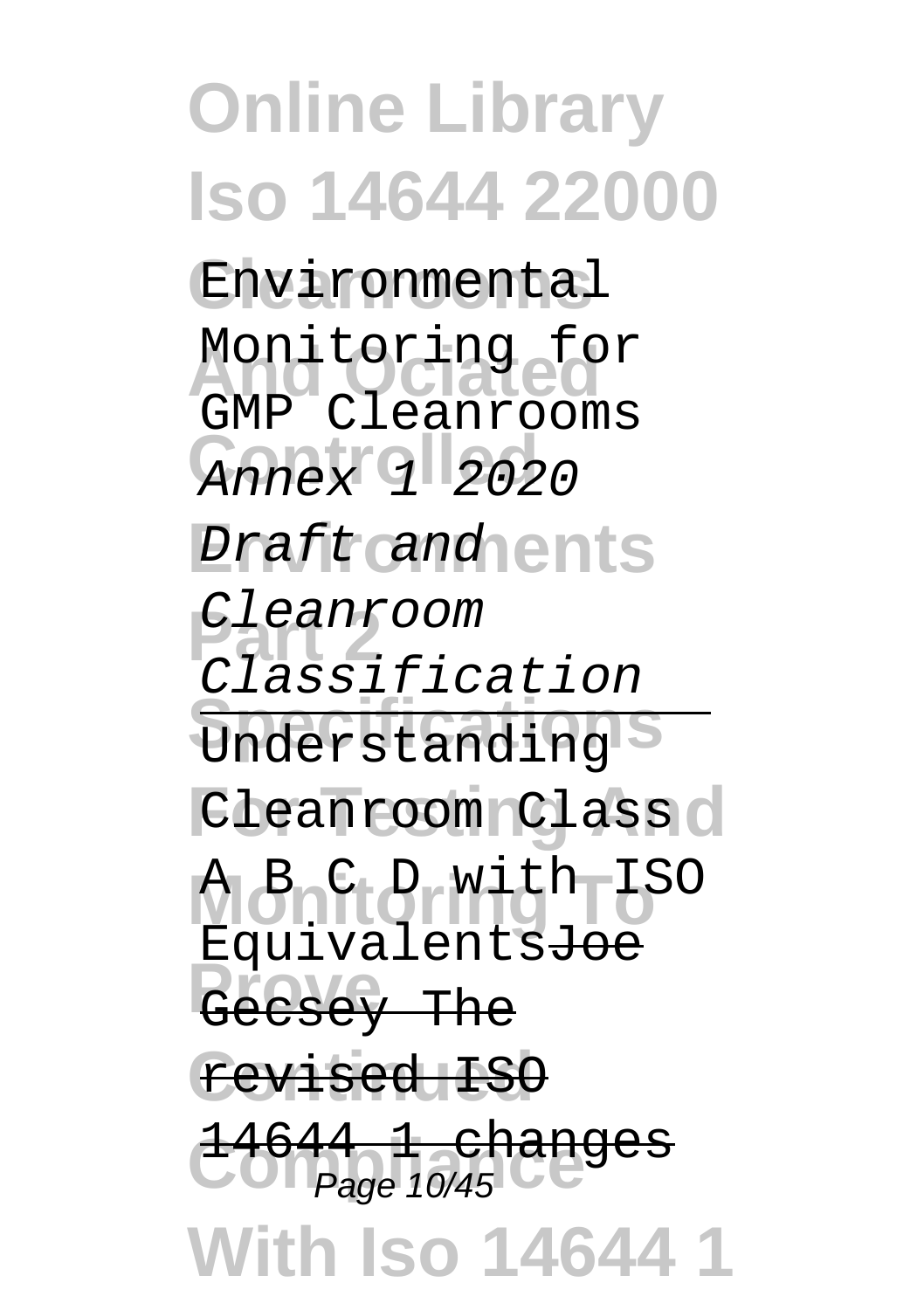**Online Library Iso 14644 22000 Cleanrooms** classification **And Ociated** and monitoring **Controlled** prepared **Clean Environments Room Design | Part 2 ISO 14644 | Specifications Regulation** Intro **For Testing And** to ISO 14644-2 **Montagling To** Particle Sampling Methods  $\left(\frac{2019}{200} + \frac{2019}{200} + \frac{2019}{200} + \frac{2019}{200} + \frac{2019}{200} + \frac{2019}{200} + \frac{2019}{200} + \frac{2019}{200} + \frac{2019}{200} + \frac{2019}{200} + \frac{2019}{200} + \frac{2019}{200} + \frac{2019}{200} + \frac{2019}{200} + \frac{2019}{200} + \frac{2019}{200} + \frac{2019}{20$ **With Iso 14644 1** methods Are you **Clean Room** Cleanroom Page 11/45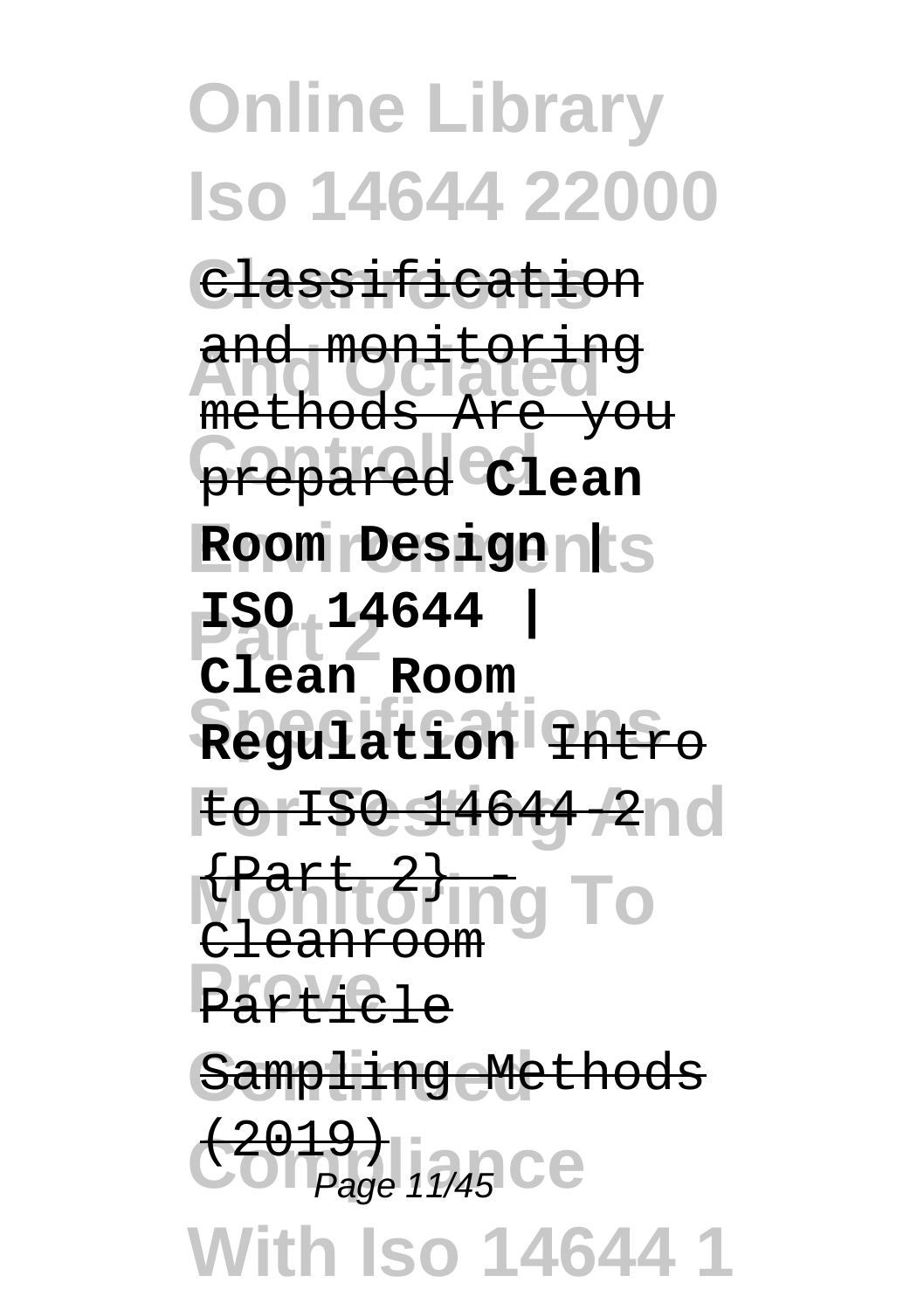**Online Library Iso 14644 22000 Cleanrooms** Cleanrooms and **And Ociated** associated **Controlled** environments **Environments** ISO 14644-1:2015 **Part 2** Cleanrooms and Environments<sup>15</sup>  $Trends, Tools, N0$ and Technologies **Prove** Standard ISO **Continued** 14644 Clean **Fooms and**<br>COIPage 12/45 CC **With Iso 14644 1** controlled Controlled International Page 12/45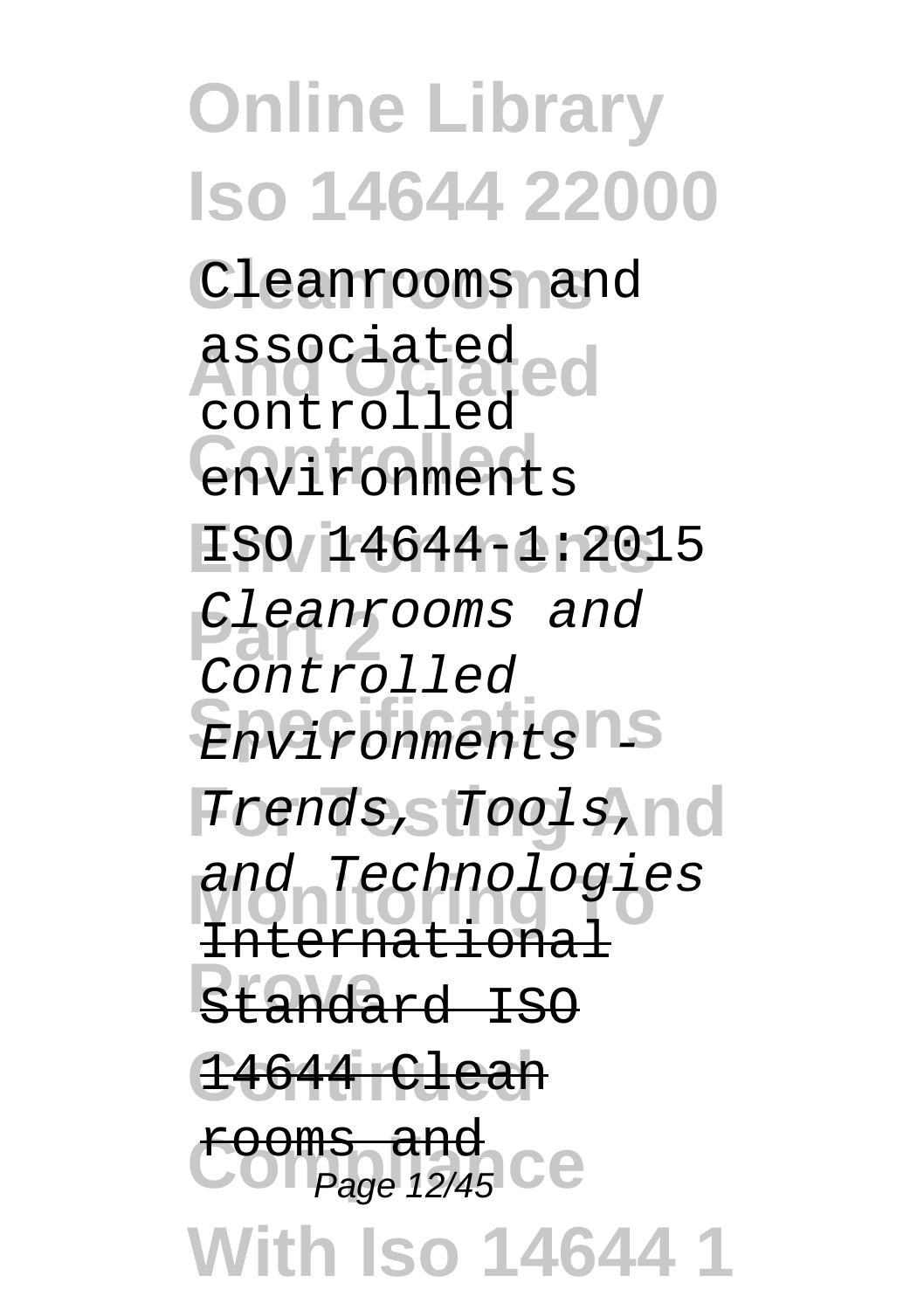**Online Library Iso 14644 22000** associatedns **And Ociated** controlled **Controlled** HVAC and GMP Enviormentents **Part 2** Control for **Specifications** Wiping of ng And **floors, ceilings Prove Cleanroom Continued Installation - Compliance HUAAO Cleanroom With Iso 14644 1** environments Pharmaceutical and walls Page 13/45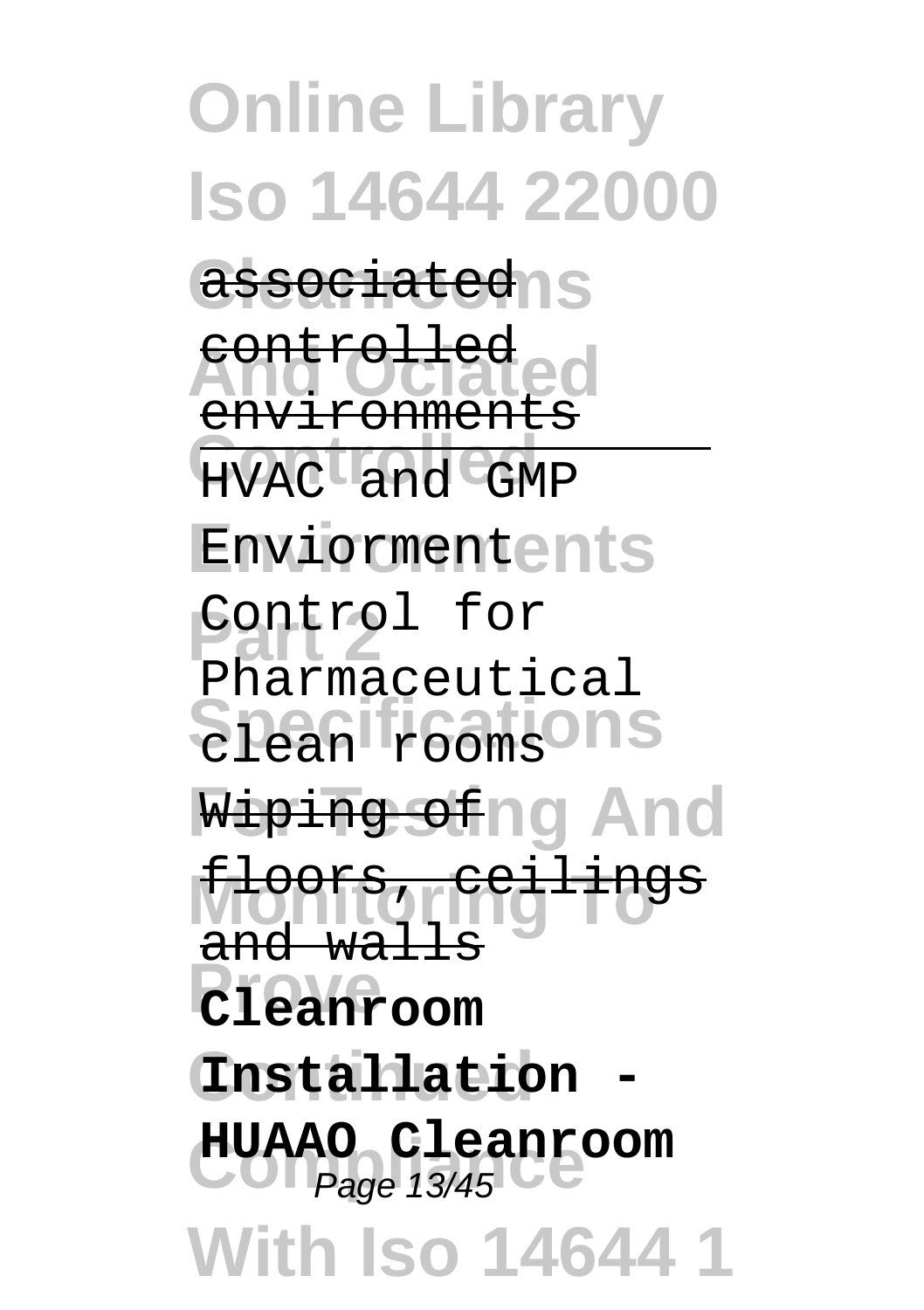**Online Library Iso 14644 22000 Cleanrooms Wall Panel, Doors** \u0026 **Controlled Manufacturer** Manufacturing<sub>S</sub> Medical Device Brentwood<sup>1</sup>s<sup>o</sup>ns **Elean Room g And Monitoring To** Cleanroom **Prove** Simplified - Modular Clean Room Design<sub>e</sub> **With Iso 14644 1 Windows** Packaging in Construction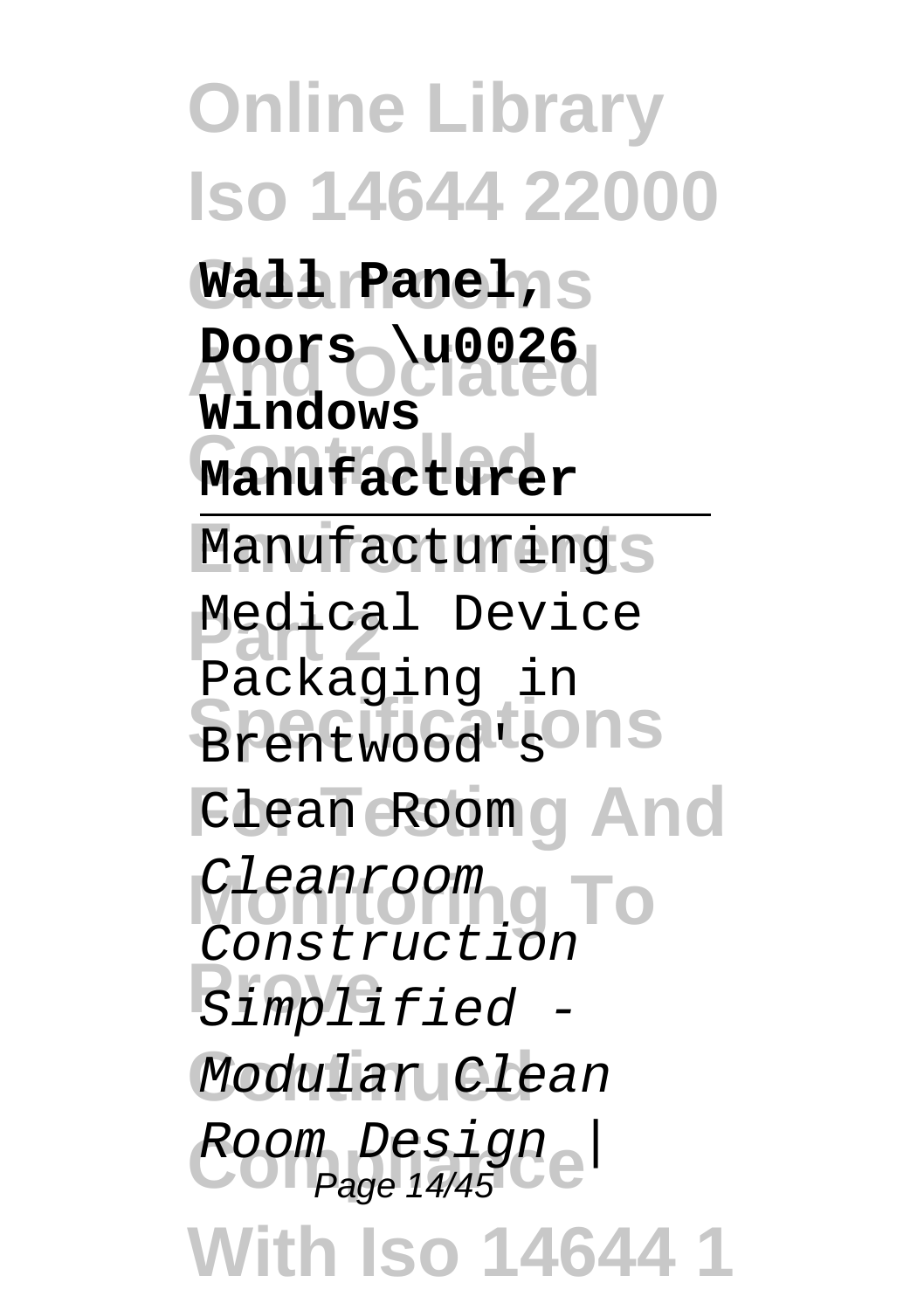**Online Library Iso 14644 22000 Cleanrooms** PortaFab Modular Cleanrooms<br>P **Controlled** Introduction to a Clean Room ts **Part 2** Airflow **Specification FSO 5 Tempered 10 Glass \u0026**<br>Stainless Stee **Provence** Class 7 Modular Cleanroom Tal **With Iso 14644 1** Basic Visualization  $\lambda$ u002 Stainless Cleanroom ISO <del>Time</del>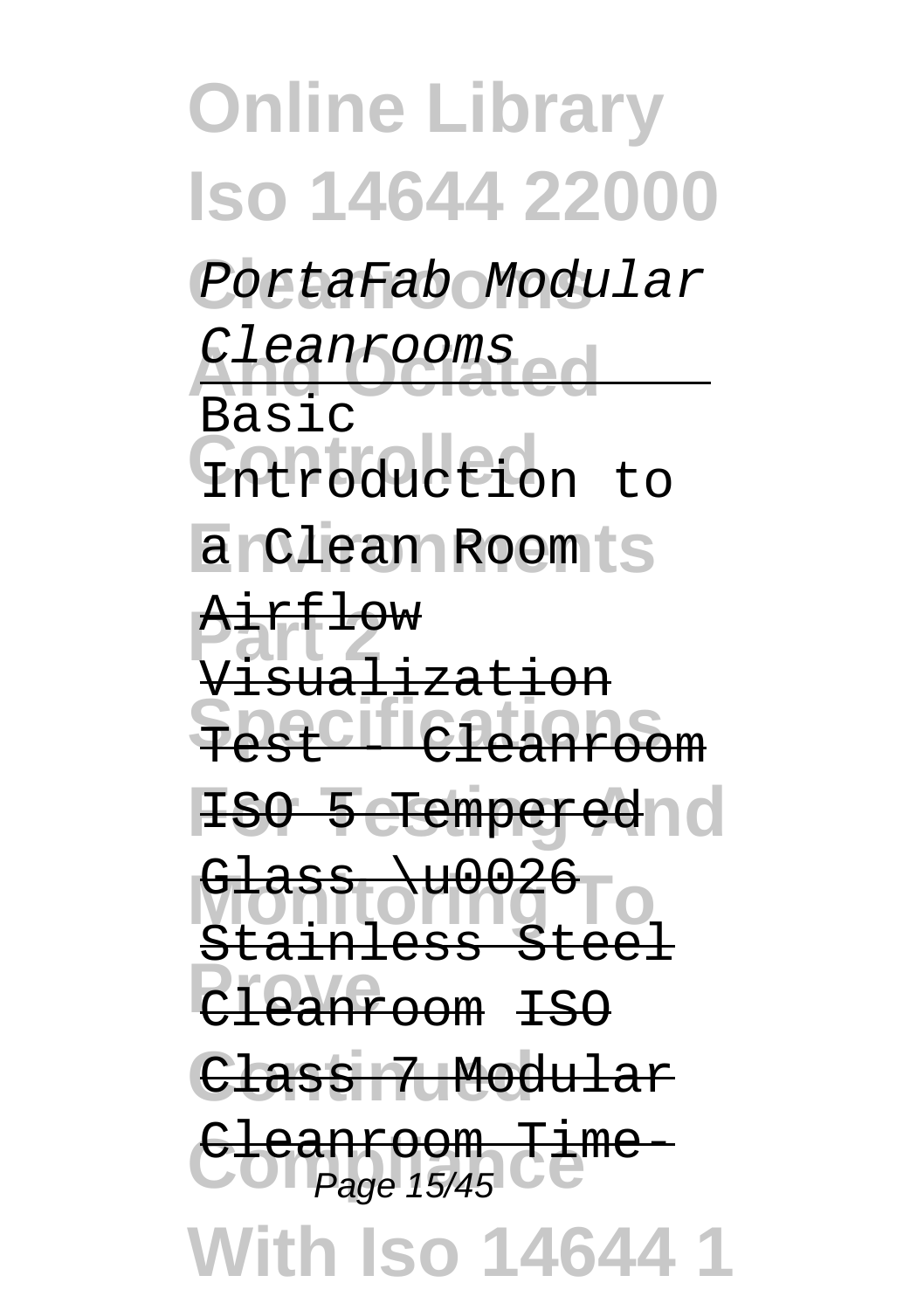**Online Library Iso 14644 22000 Cleanrooms** lapse built by **Monmouthated** The GMP of Cleaning \u0026 **Pisinfecting Specifications Monitoring for For Testing And ISO 14644-1 and Monitoring To ISO 21501-4 - Prove Aerosol Particle Counter** ISO **Compliance** 14644 Family Page 16/45**With Iso 14644 1** Monmouth Cleanrooms **Lasair® III 5100**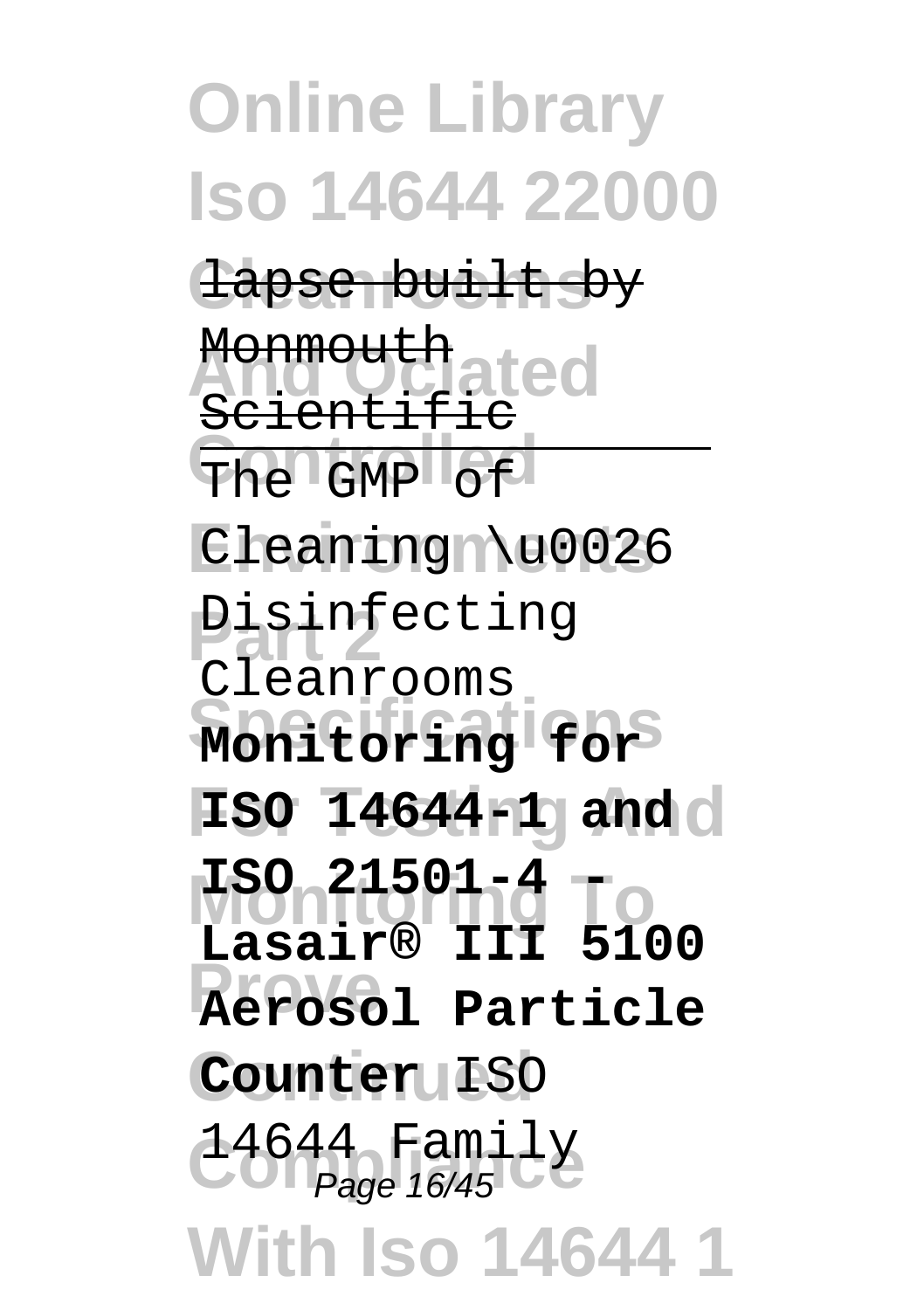**Online Library Iso 14644 22000**  $Overview$ **Clean And Ociated Classification | Controlled ISO Guideline Environments 14644-1 Clean Part 2 classification Specifications by particle size**  $\text{Conc}$ <del>T</del> Cleanroom  $\text{cl}$ **Monitoring To Training Video Provence** Design Cleanrooms: A Quick Guide **With Iso 14644 1 Room room** Cleanroom HVAC عدد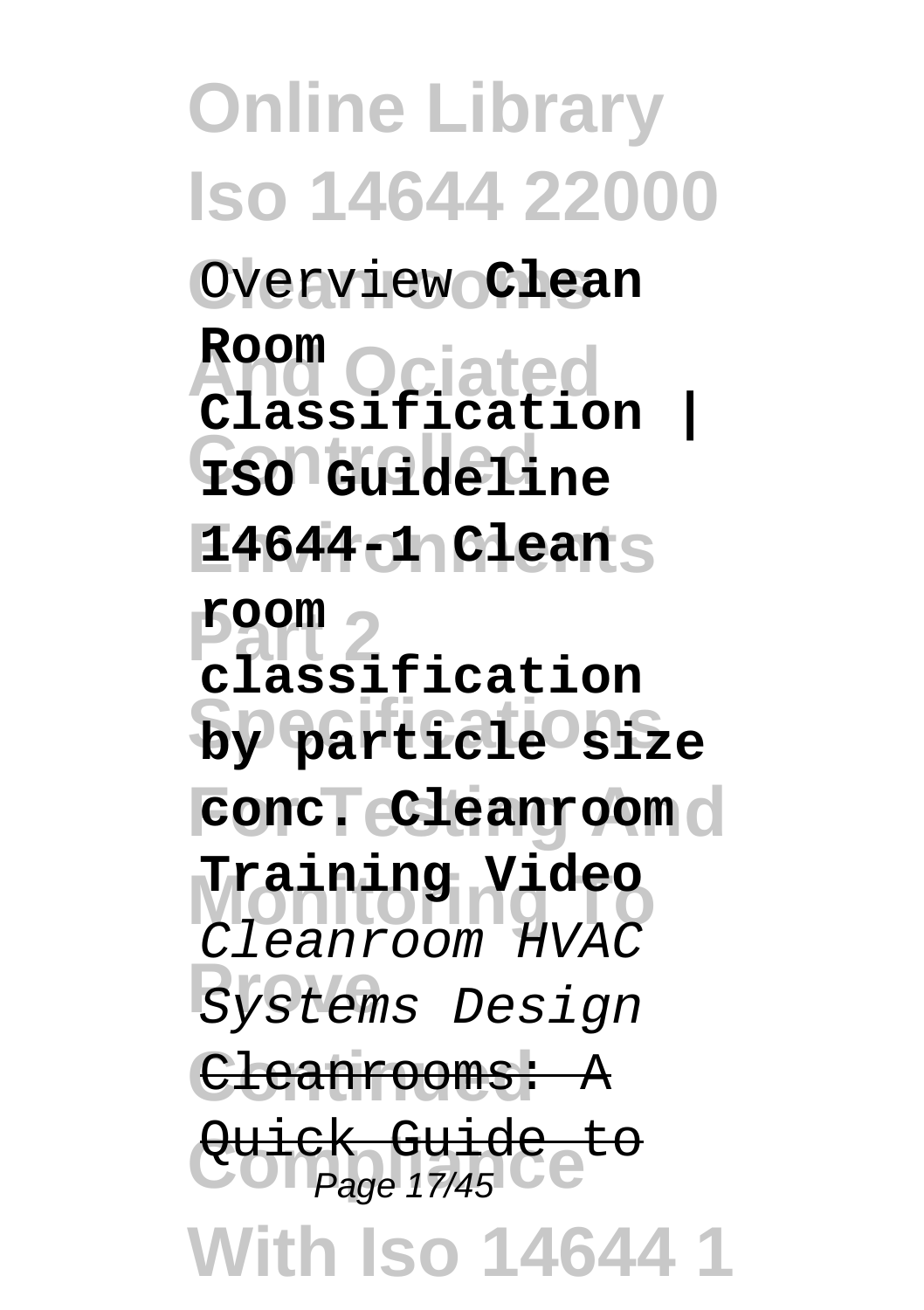**Online Library Iso 14644 22000 Cleanrooms** Classifications, **Design \u0026** Room Basics | Elean rooments **Standards | HVAC**<br>| Henri 1 | Isbisus **Specifications** Media **What is For Testing And ISO ? | ISO 9000 Monitoring To Hindi<sup>e</sup>** Iso 14644 **Continued** 22000 Cleanrooms And<br>
Page 18/45 CC **With Iso 14644 1** Standards Clean |Tamil | Lohisya **Management |** Page 18/45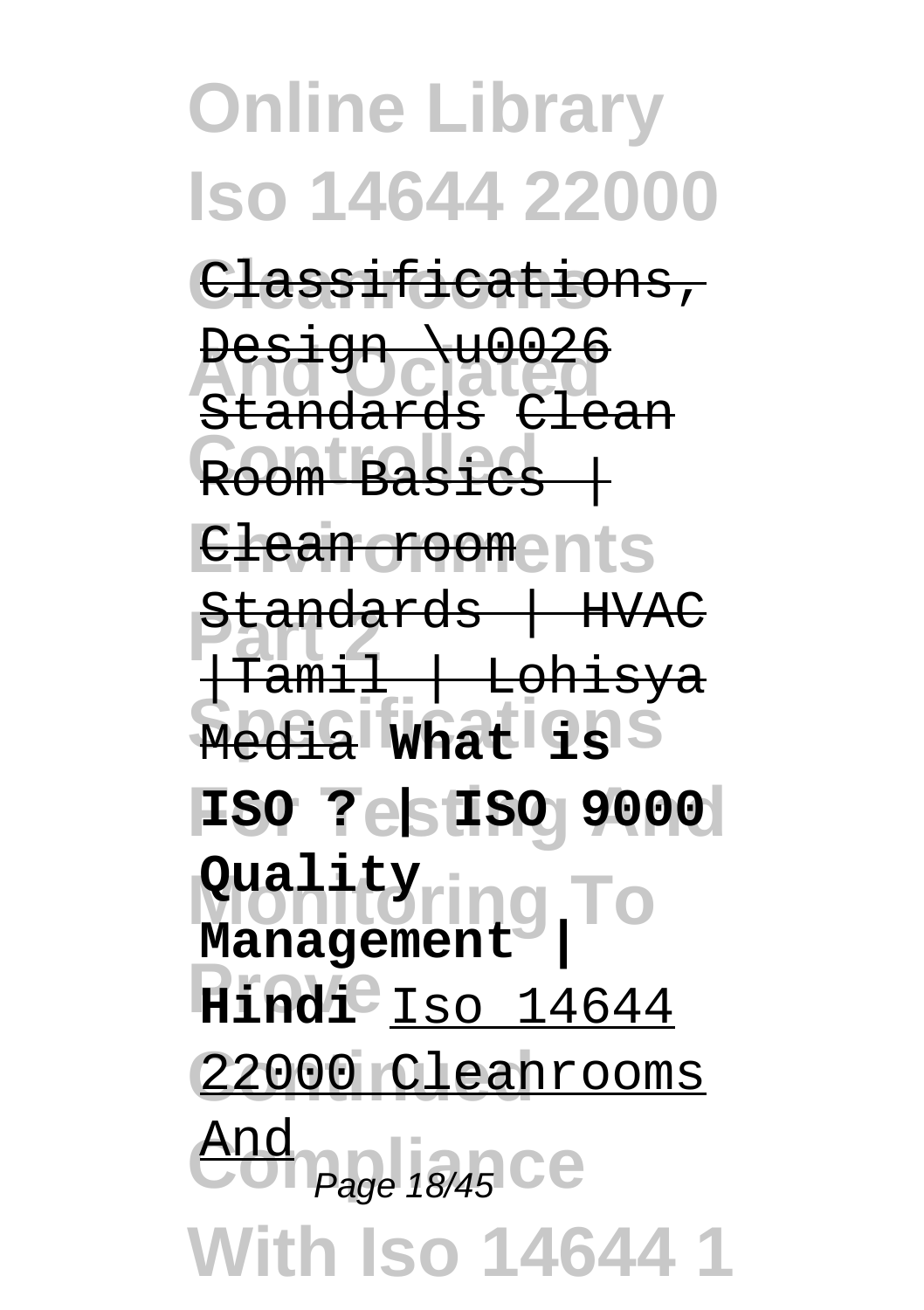**Online Library Iso 14644 22000** Using rooms experiments and **Controlled** depth analysis, **Ehis articlets** describes a developed for S assessingng And compatibility, **Phenomenon**<br>
the principles **Continued Compliance** 14644–1:1999, **With Iso 14644 1** resulting inprocedure based firmly on Page 19/45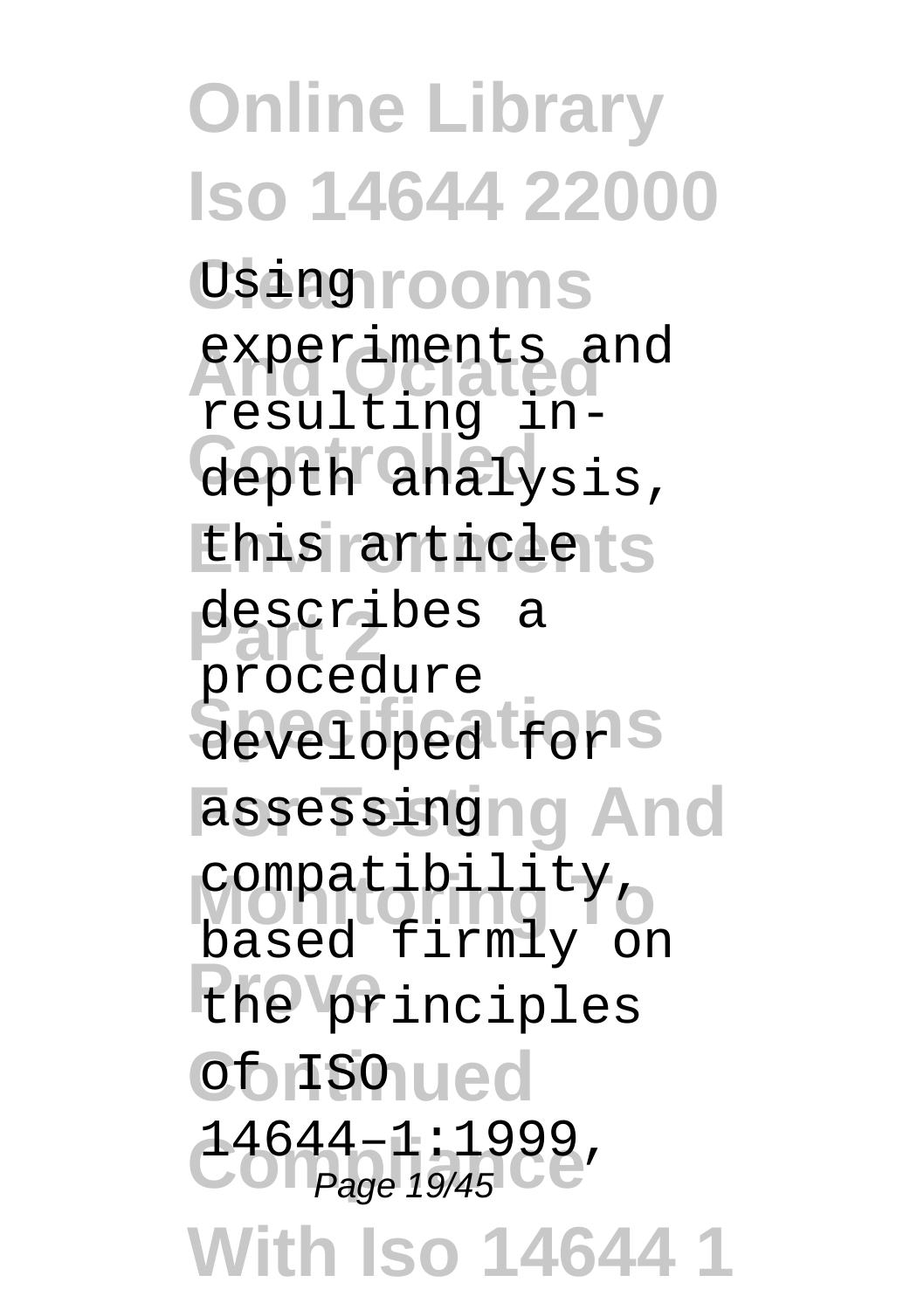**Online Library Iso 14644 22000 Cleanrooms** "Cleanrooms and **And Ociated** ... Assessing<sup>C</sup> **Cleanrooments Compatibility of Molders** Cations Clean rooms are o enclosed spaces **Prove** manufacturers Conandued recommended the<br>
Page 20/45 **With Iso 14644 1** Injection where Page 20/45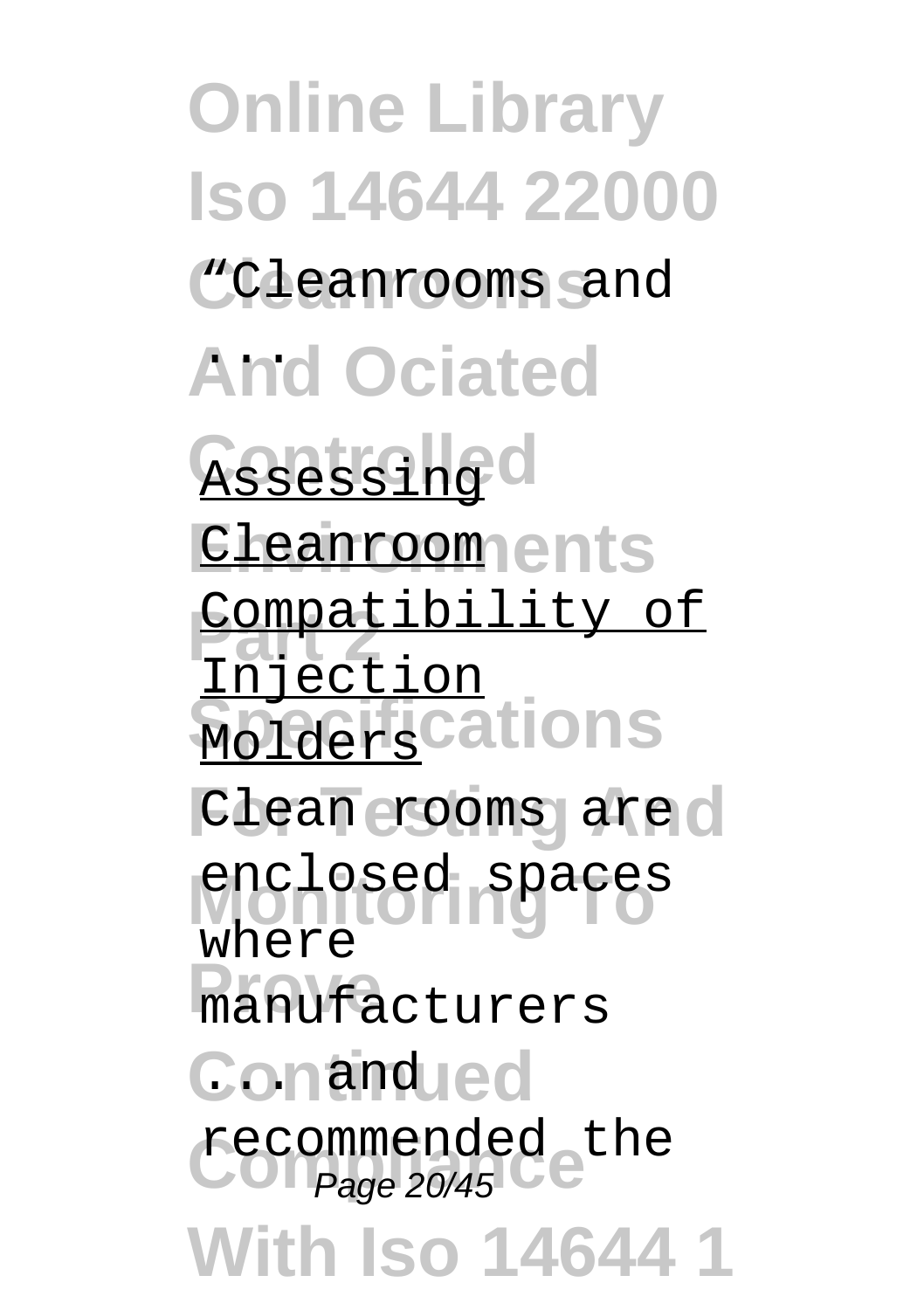**Online Library Iso 14644 22000** use a frooms International<br>Chandered 1900 **Controlled** 14644, **Environments** Classification **Part 2** of Air **Specifications** eight-part ISO 14644 eincludes o **Monitoring To Prove** FDA Clean Room **Requirements** Sentrx Animal<br>
Page 21/45 **With Iso 14644 1** Standard ISO Cleanliness. The Page 21/45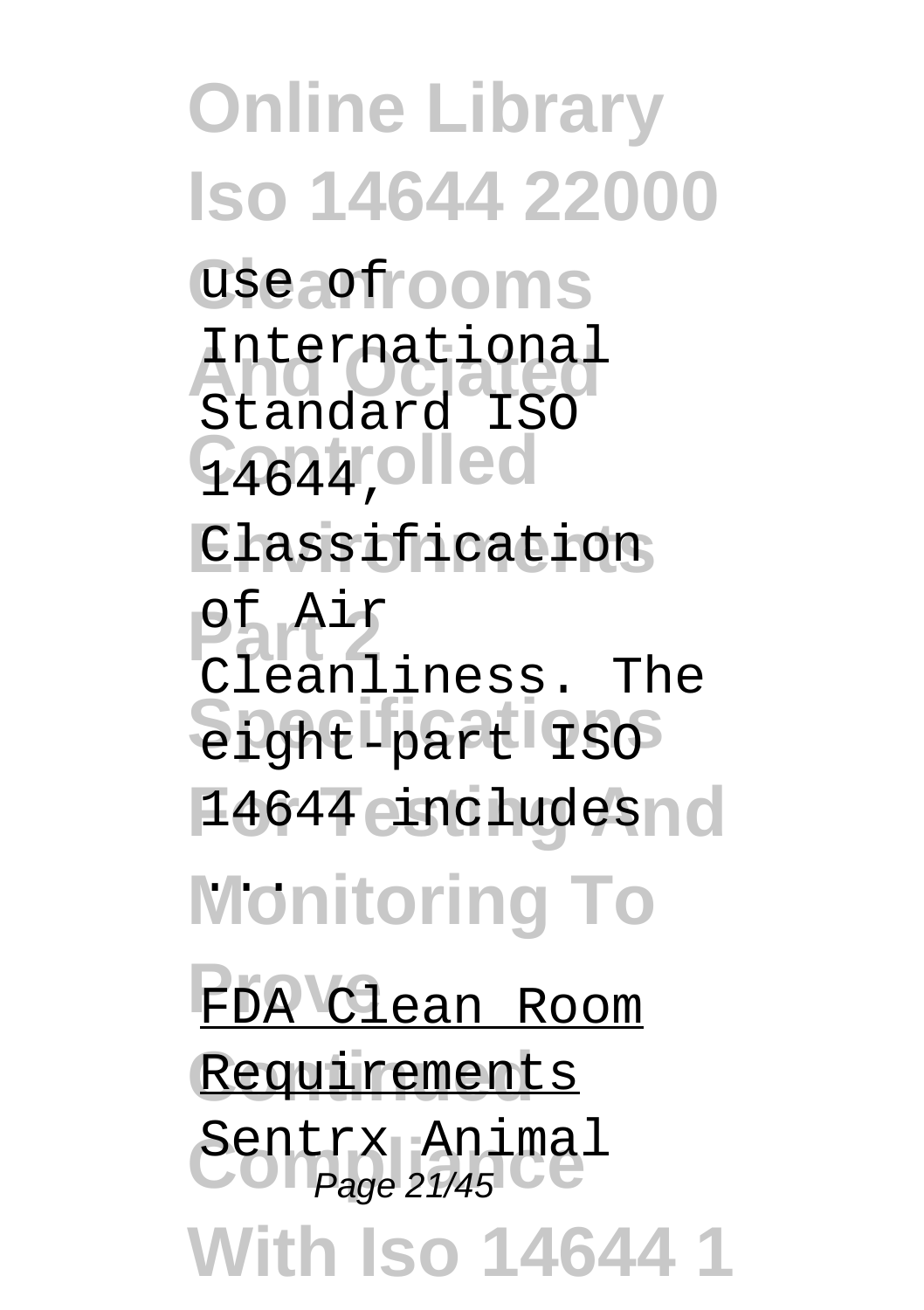**Online Library Iso 14644 22000** Care held as **And Ociated** ribbon cutting **Controlled** celebrate the **Environments** completion and **pening of its** Square footOns manufacturing no facility in Salt The expansion **Continued** into this ... Com<sub>Page 22/45</sub> Ce **With Iso 14644 1** ceremony to brand new 22,000 Lake City, Utah.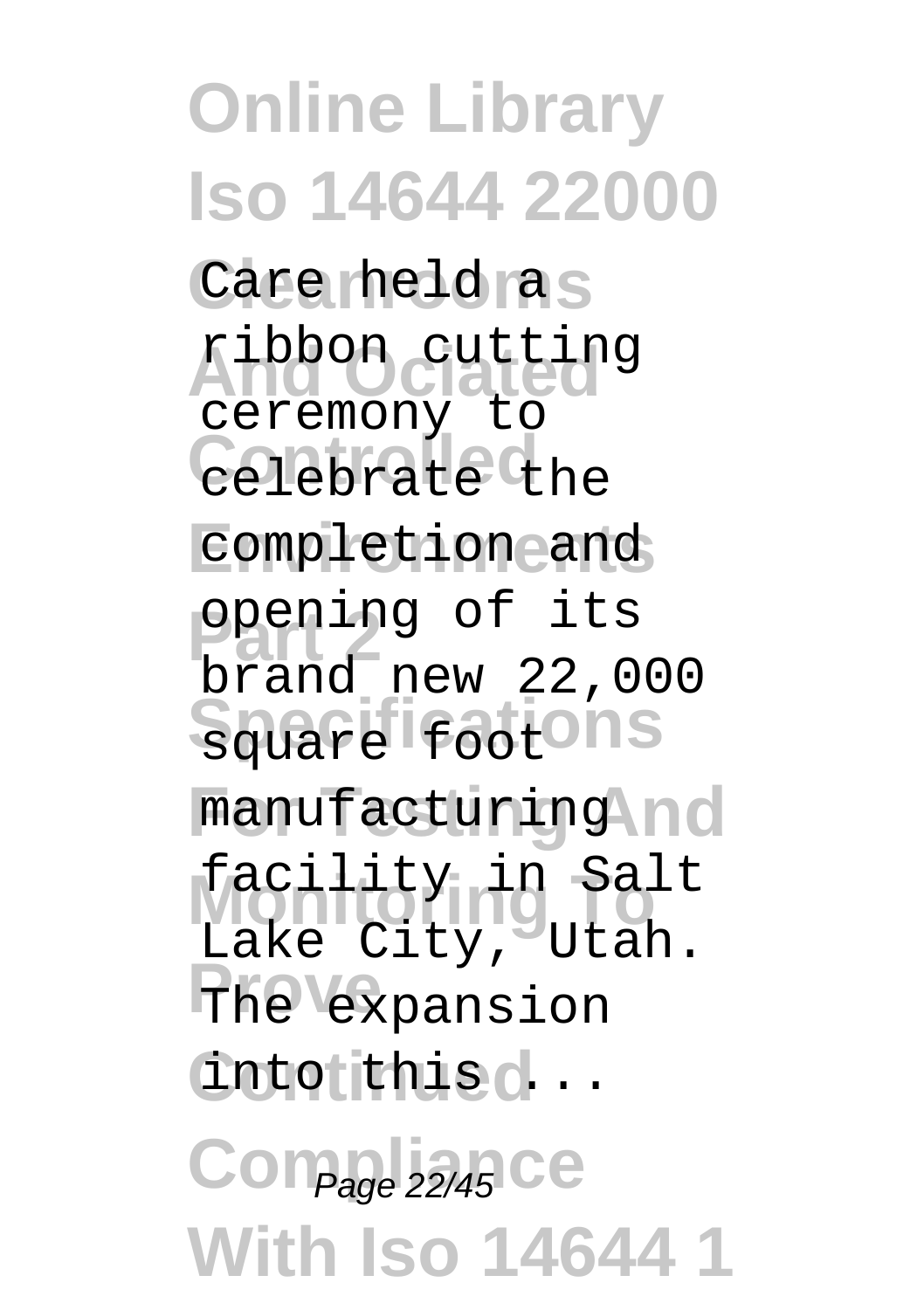**Online Library Iso 14644 22000 Cleanrooms** Sentrx™ Animal *<u>Are</u>* <del>Olnat</del>ed Manufacturing **Facilityments Expansion to Accelerated** IS **Growth sting And Monitoring To** A MedLine FLX ma **Prove Control** system, with a clean touch-screen<br>Page 23/45 **With Iso 14644 1** Announces Accommodate terial-handling Page 23/45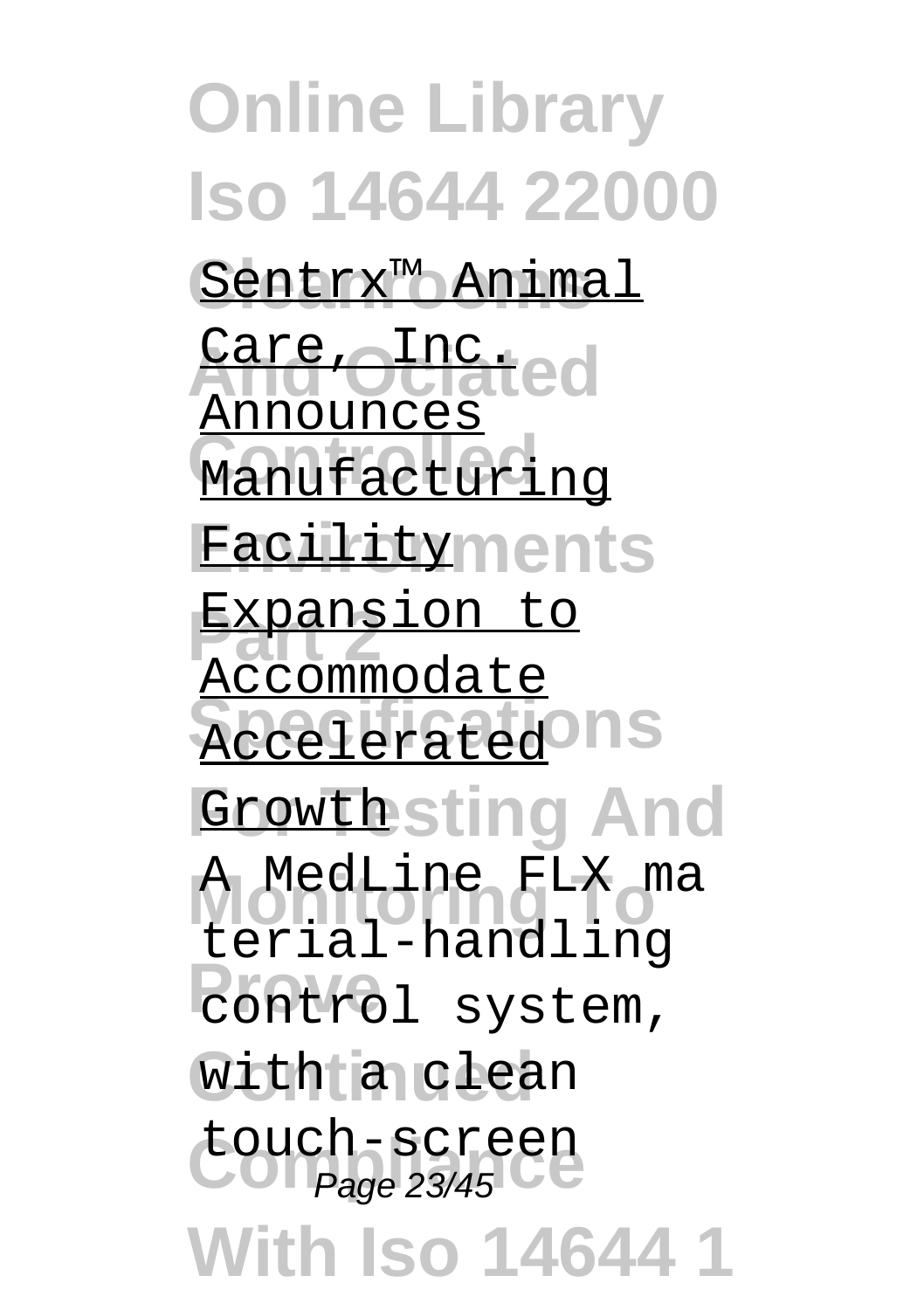**Online Library Iso 14644 22000** display, oms **And Ociated** controls **Controlled** dried resin from a three-hopper **Part 2** ResinWorks sled **Specifications** the cleanroom area). MedLine no **Monitoring To Conair** installs mock cleanroom at NPE2015 to **With Iso 14644 1** delivery of (located outside Page 24/45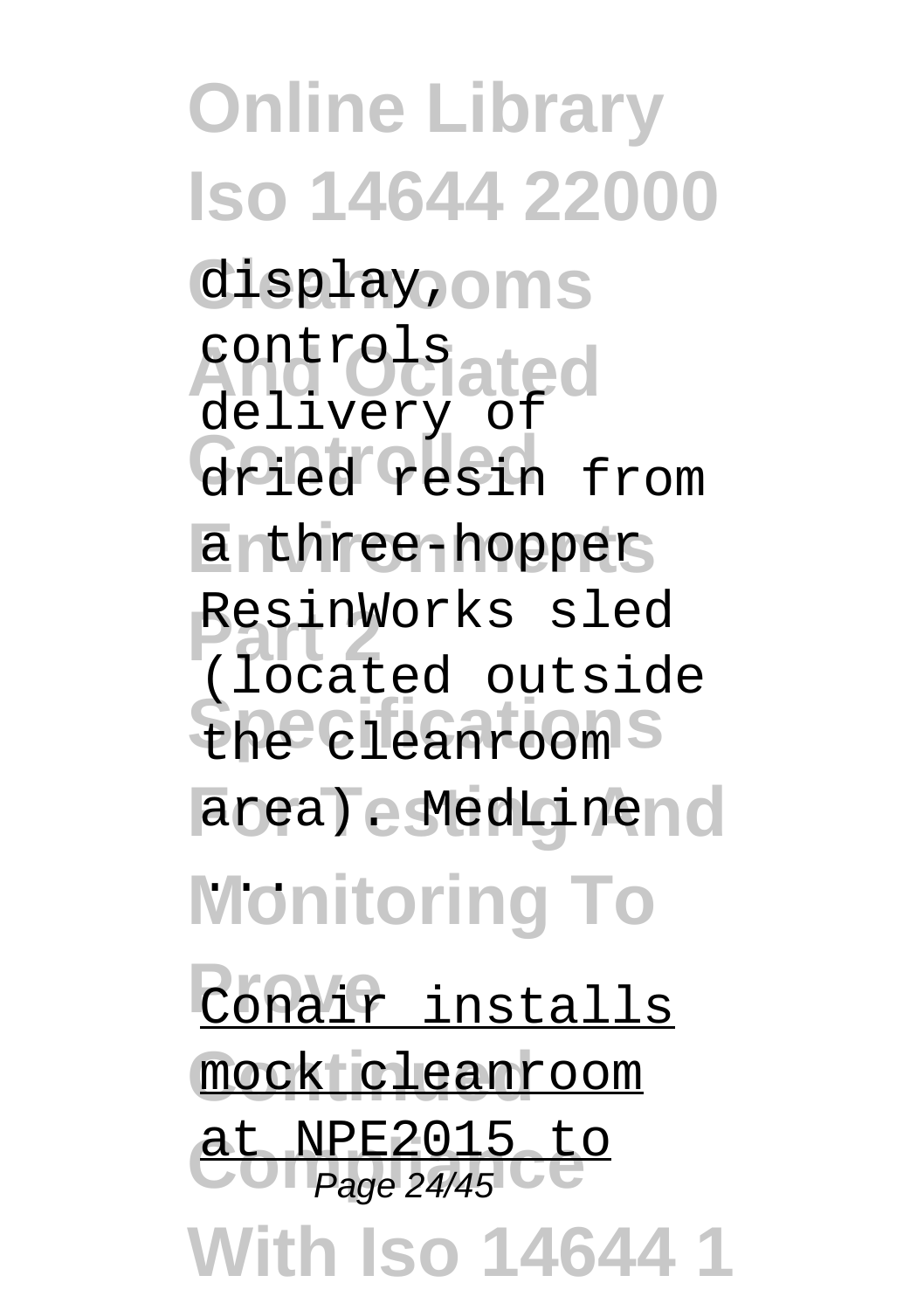**Online Library Iso 14644 22000** showcase<sup>o</sup>ms expanded MedLine These provison allow the ents **TSsolar** to meet  $\overline{\text{S}}$ **Passifications Eleanroomng And Monitoring To** standards. Solar **Provide** Conly goods that need special handling.<br>
Page 25/45 CC **With Iso 14644 1** range ISO 14644-1 cells aren't the Page 25/45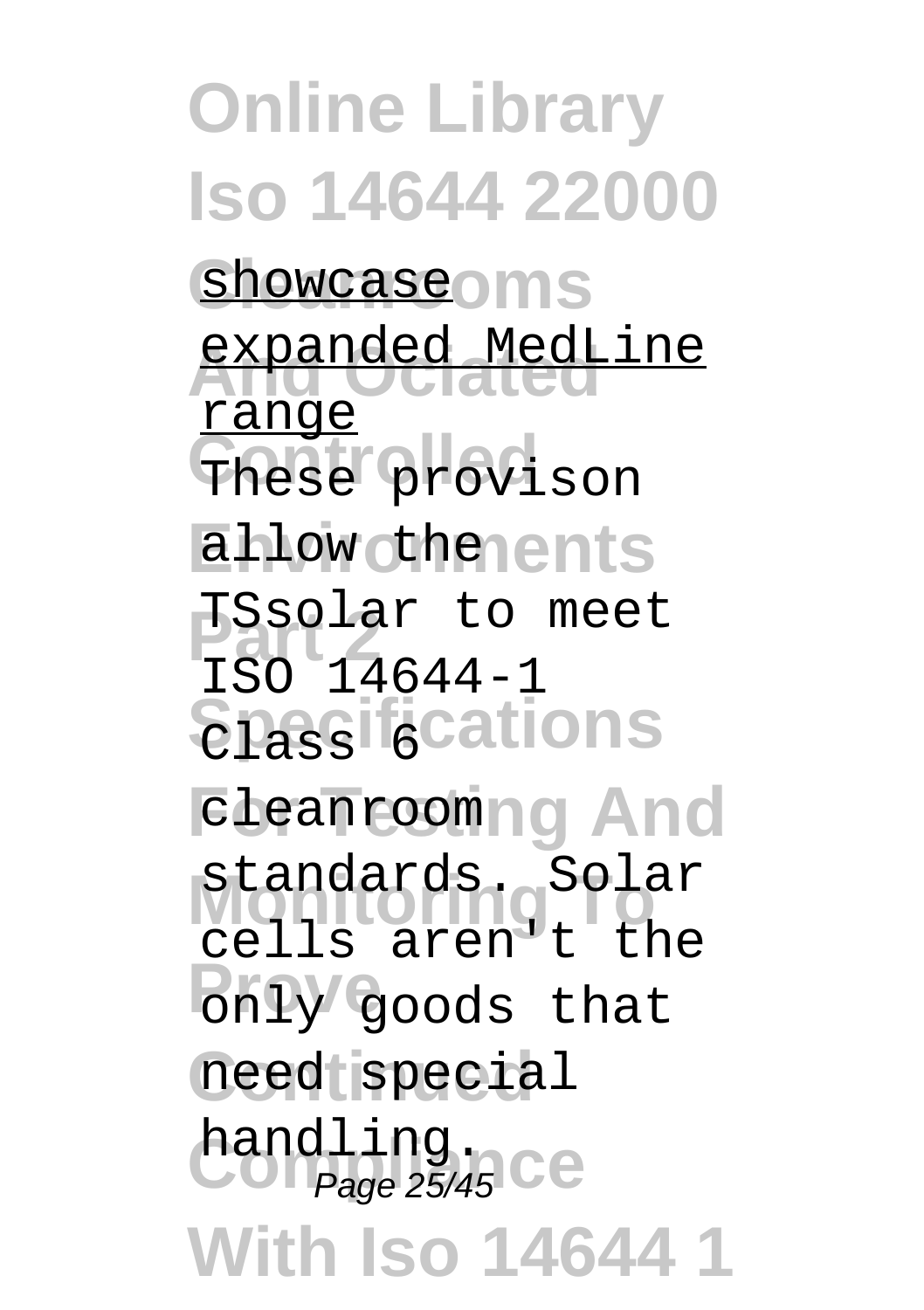**Online Library Iso 14644 22000** Semiconductors, **And Ociated** displays, hard disk drives, ... **Environments Special** Special<sup>C</sup>Products Cleanrooms are c ontamination<sub>To</sub> **Provironments** where high-tech manufacturing<br>Page 26/45 **With Iso 14644 1** flat panel Conveyors for free Page 26/45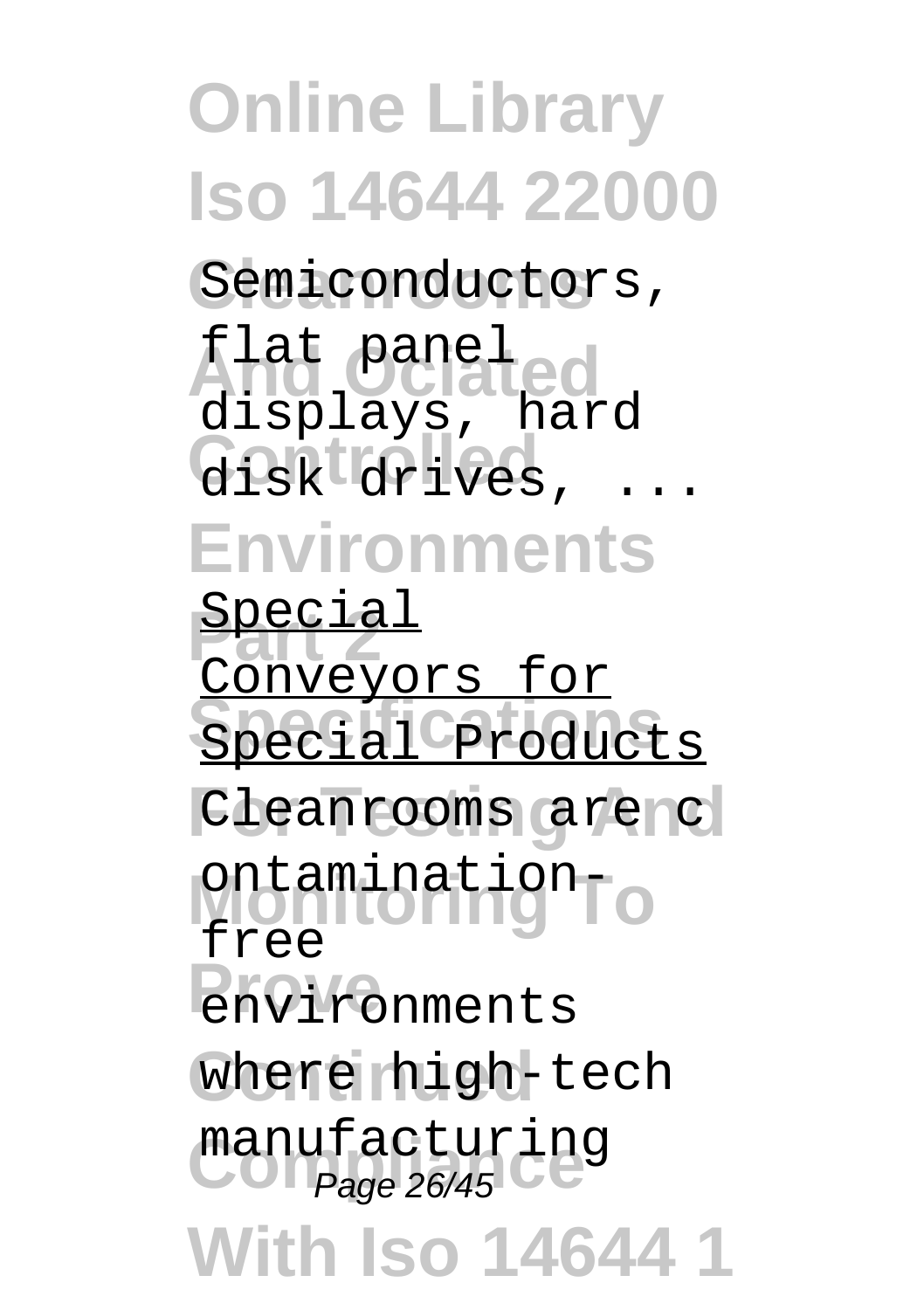**Online Library Iso 14644 22000** and assembly takes place. **Cory** small chambers, called microenvironment Scale rooms, ns **Falled sting And Monitoring To Information Continued** ft. ISO Class 6 **(Class 1000)** pha **With Iso 14644 1** They range from s, to large-Cleanrooms Page 27/45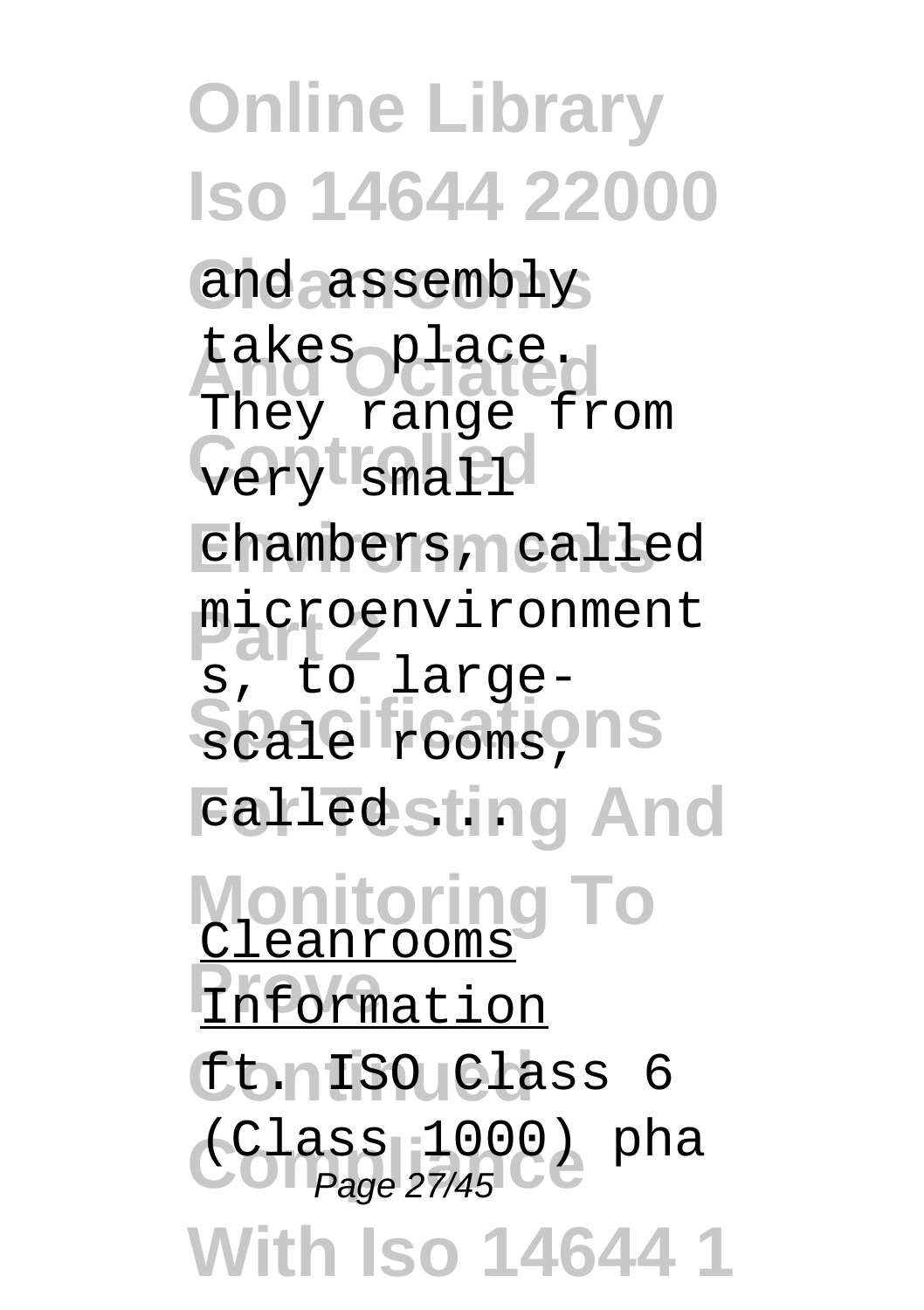**Online Library Iso 14644 22000 Cleanrooms** rmaceutical-**And Ociated** grade cleanroom. In addition to the **Part 2** facility **Specifications** provides 22,000 **For Testing And** specialized To **Provides** for 45 residented. Com<sub>Page 28/45</sub> Ce **With Iso 14644 1** biomolecular cleanroom, the laboratories and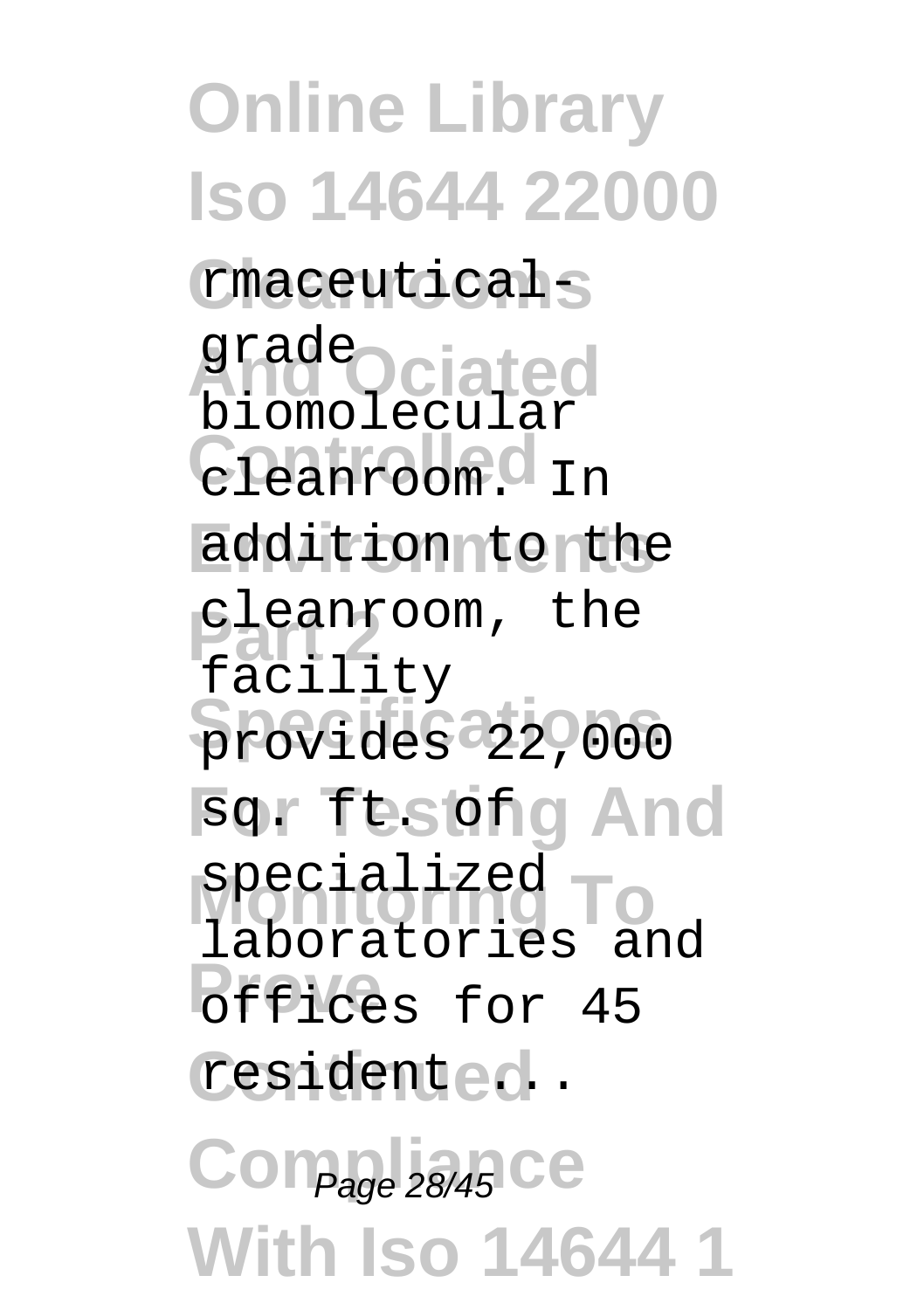**Online Library Iso 14644 22000 Boilerplate**S **Template**<br>The periated cleanroom<sup>c</sup>is certified to ISO **Part 2** 14644-1 and the **Sacistify at sons** certified to ISO 13485. Operation **Prove**<br>
cleanroom began this month with four new molding **With Iso 14644 1** The new FDA-registered of the new Page 29/45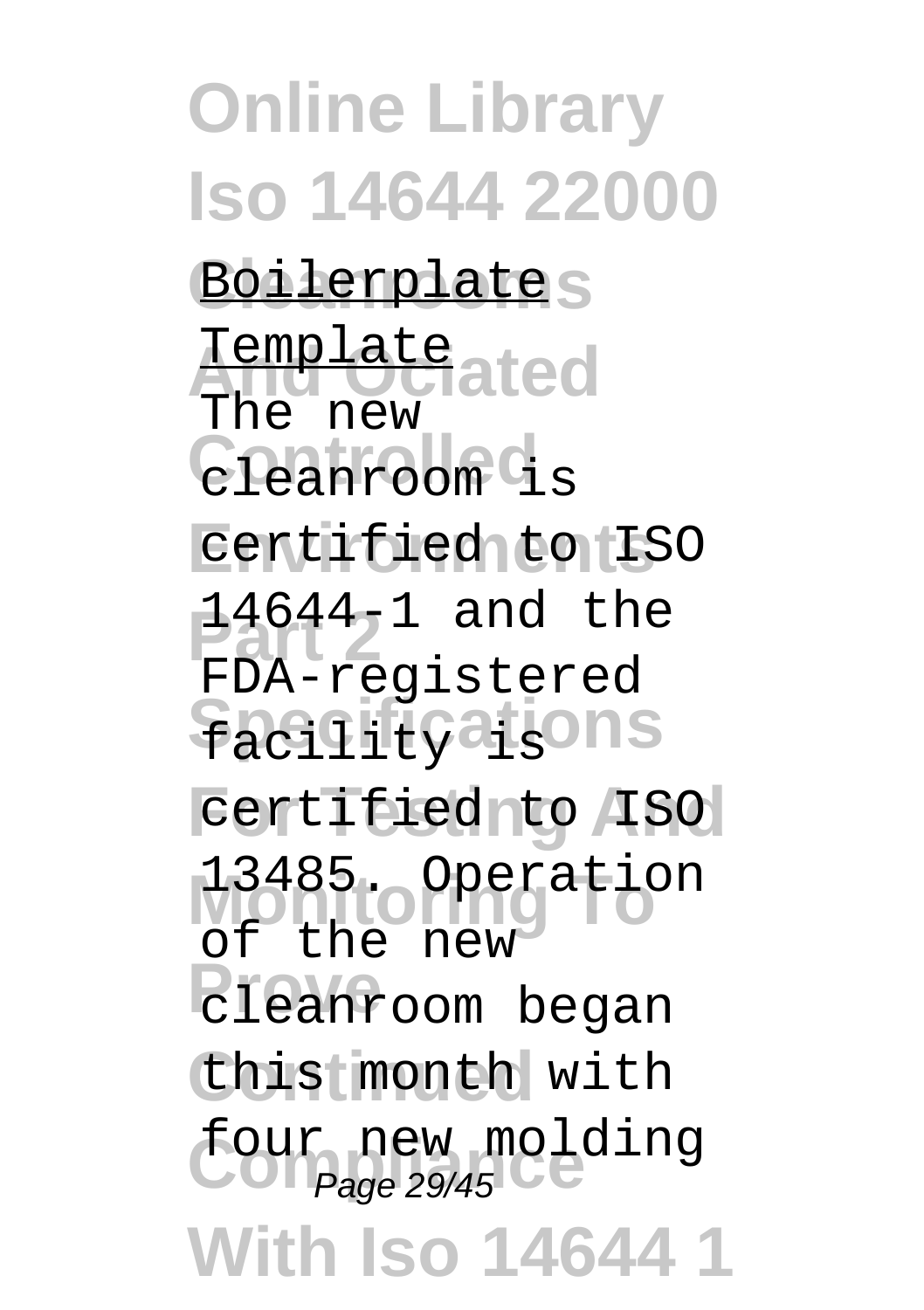**Online Library Iso 14644 22000** machines and auxi liary ted Freudenberg **Environments** Medical expands **Part 2** medical **Sapacity ain Ons Ehinaesting And** The company is **Prove** expansions of its cleanroom facilities.<br>
Page 30/45 **With Iso 14644 1** manufacturing also planning Page 30/45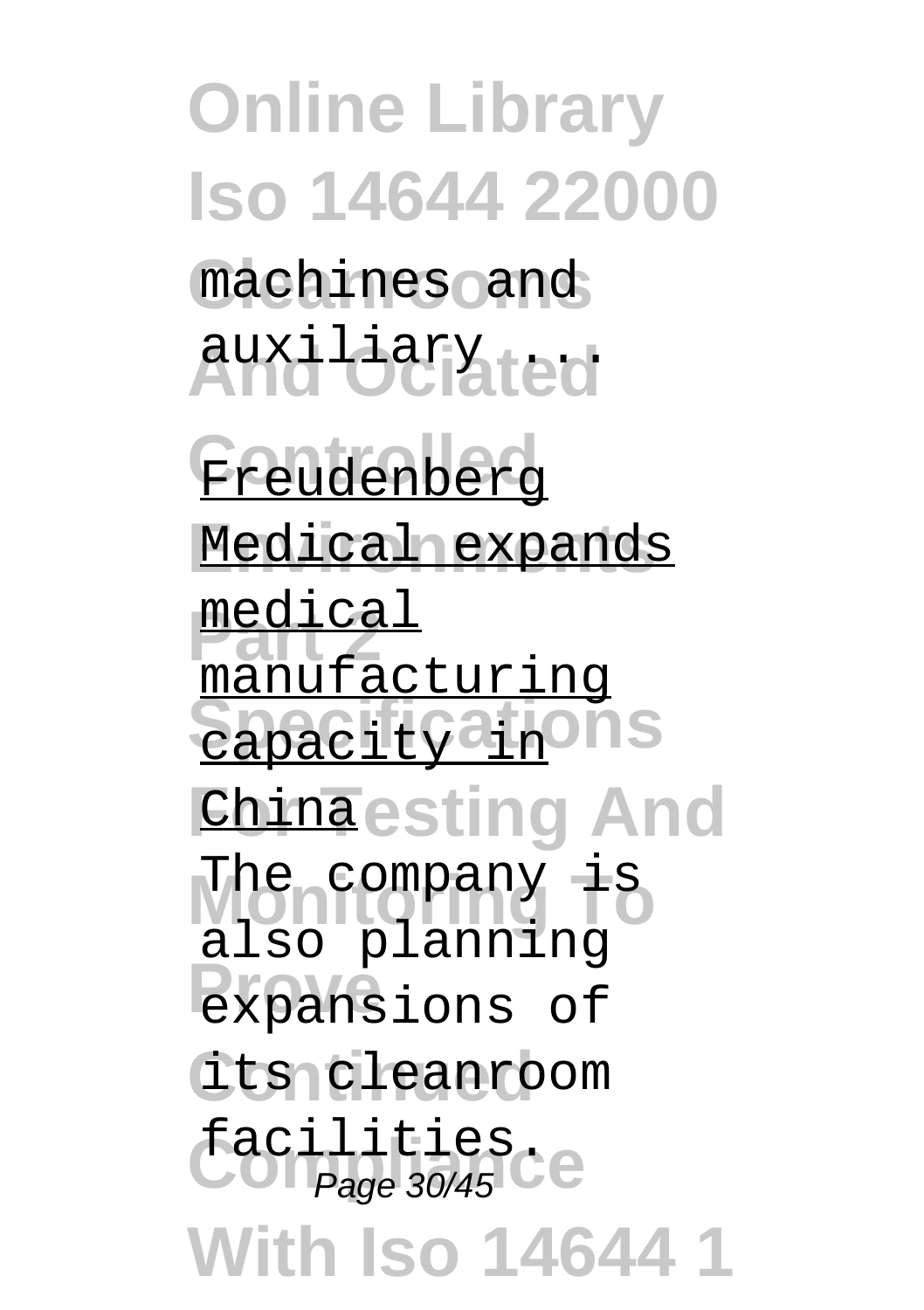**Online Library Iso 14644 22000 Cleanrooms** "Qosina has a special ISO<sub>d</sub> **Controlled** certified Class **B** cleanroomnts (formerly Class) assembly area<sup>s</sup> Ehat Tissting And available for<br>**Monitoring** To **Prove** 14644-1 100,000) product

6 Ways Stock **Components Can**<br>Page 31/45 **With Iso 14644 1** Page 31/45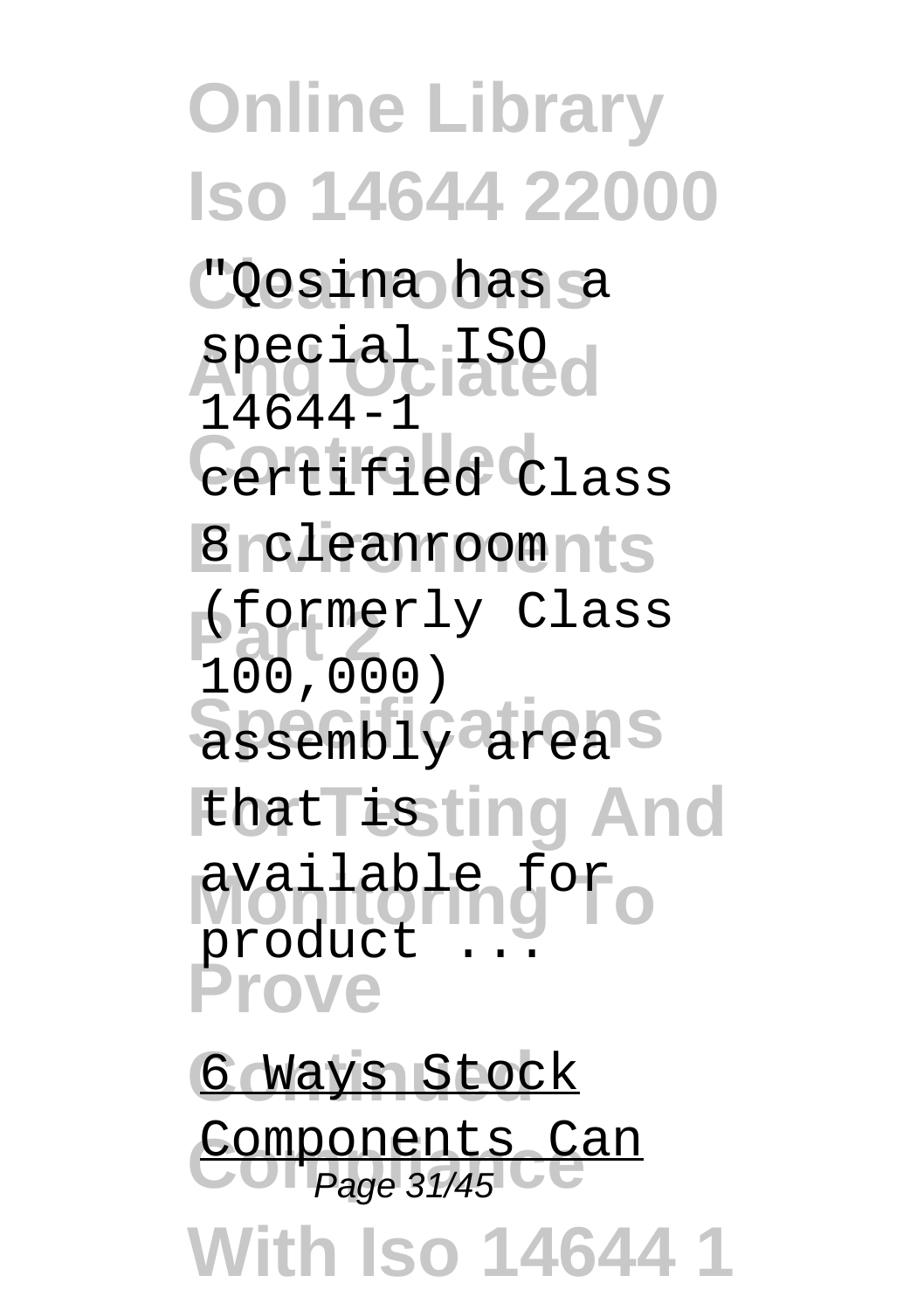**Online Library Iso 14644 22000 Cleanrooms** Help Designers **Be Innovative Controlled** laminar airflow **Environments** workstations can **be used within a** room to comply with standard no **Monitoring To** USP 797. Tested **Prove** ISO **Continued** 14644-1:2015, model NU-201<br>Page 32/45 **With Iso 14644 1** AireGard™ pharmacy clean using standard Page 32/45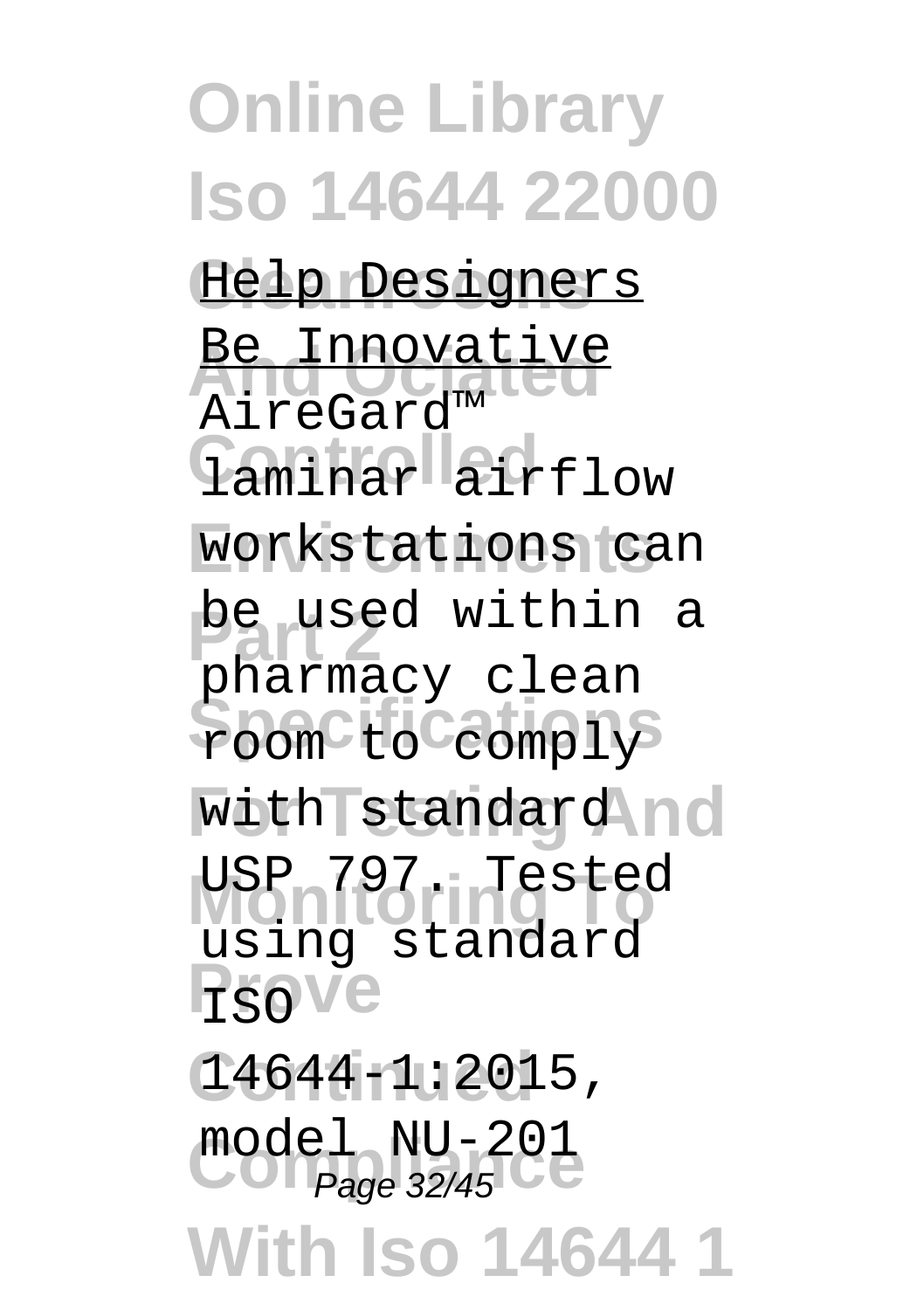**Online Library Iso 14644 22000** ensures a ms particle free **Controlled Environments** NuAire's **AireGard ES Specifications** Horizontal **Laminar Airflow** Workstation<br>The MarketWatch **News** Department was not involved in the creation<br>
Page 33/45 **With Iso 14644 1** work NU-201 Table Top Workstation Page 33/45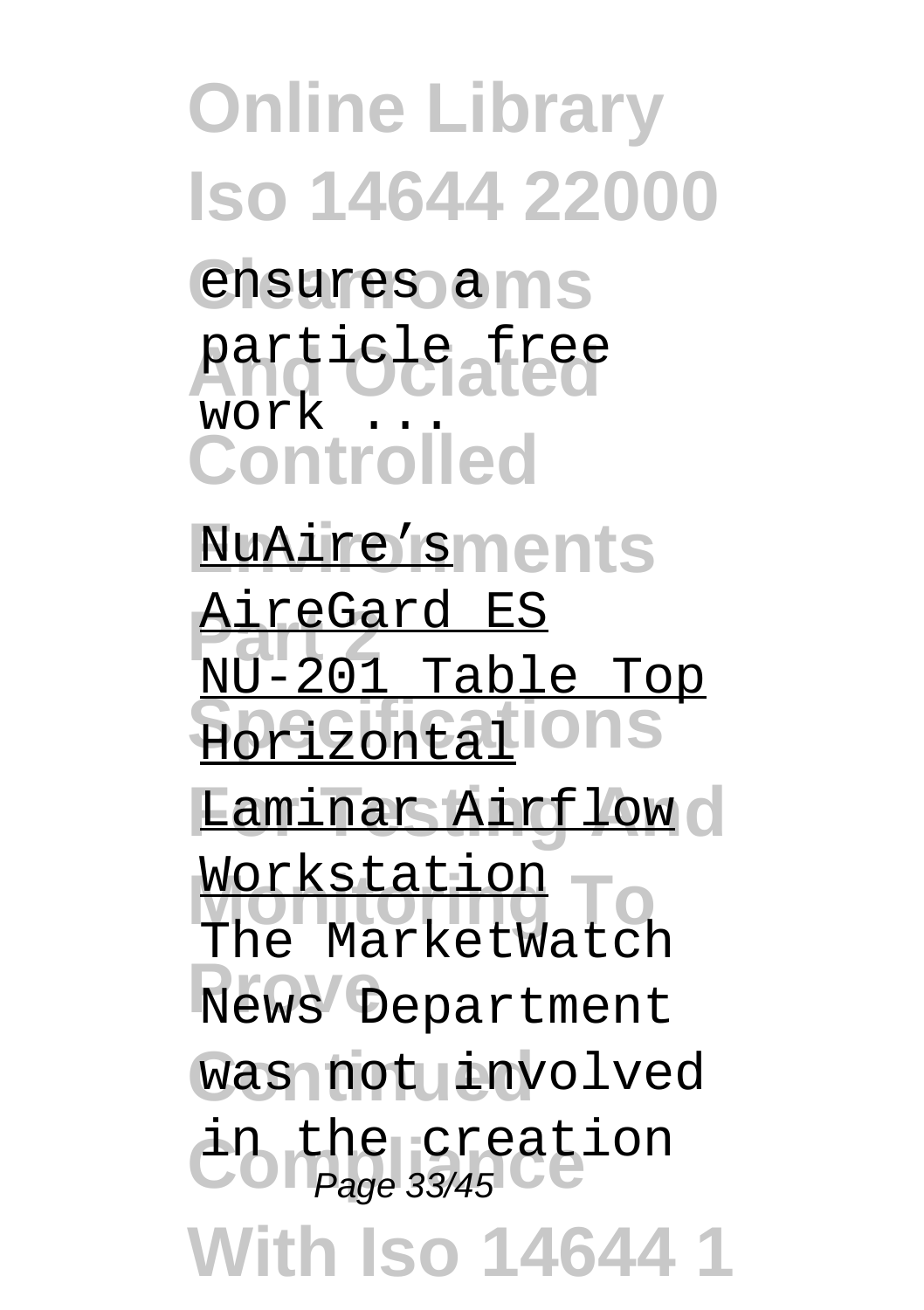**Online Library Iso 14644 22000**  $Ofethis$  content. **And Ociated** Jul 06, 2021 Constructural heart devices<sub>S</sub> **Ponsist of the Specifications** therapeutic interventionalno devices ring To **Structural Heart** Devices market Size, Share,<br>Page 34/45 **With Iso 14644 1** (Heraldkeepers) various Page 34/45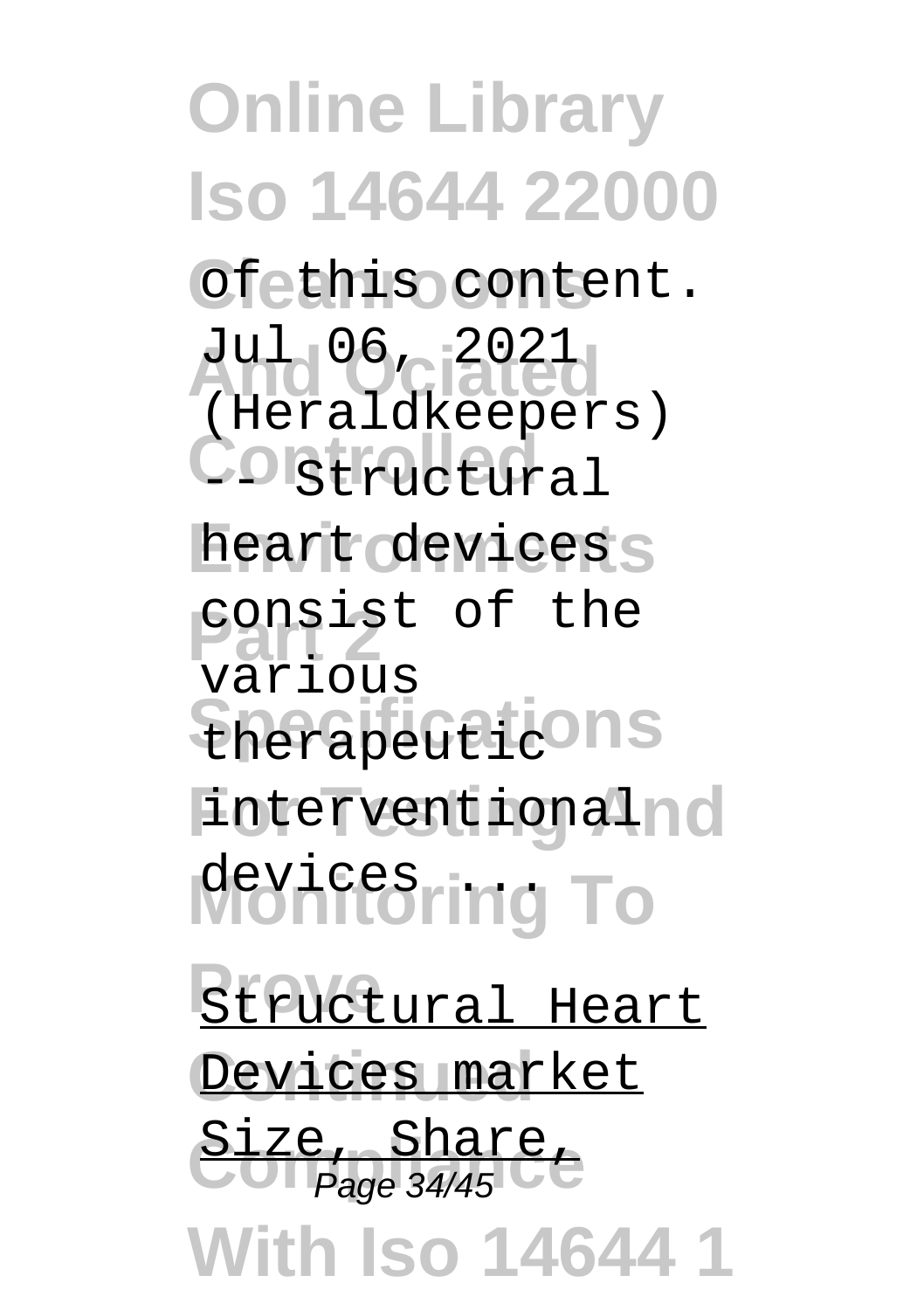**Online Library Iso 14644 22000** Value, Andns Competitive d 2021-2026<sup>c</sup> **SALT LAKE ents CITY-7 (BUSINESS)**<br>WIREL 200 Mars 2 Eh, 2021 Sentrx Animal Care held a ribbon cutting **Provection** completion and **Opening of its**<br>
Page 35/45 **With Iso 14644 1** Landscape WIRE)--On May 20 ceremony to Page 35/45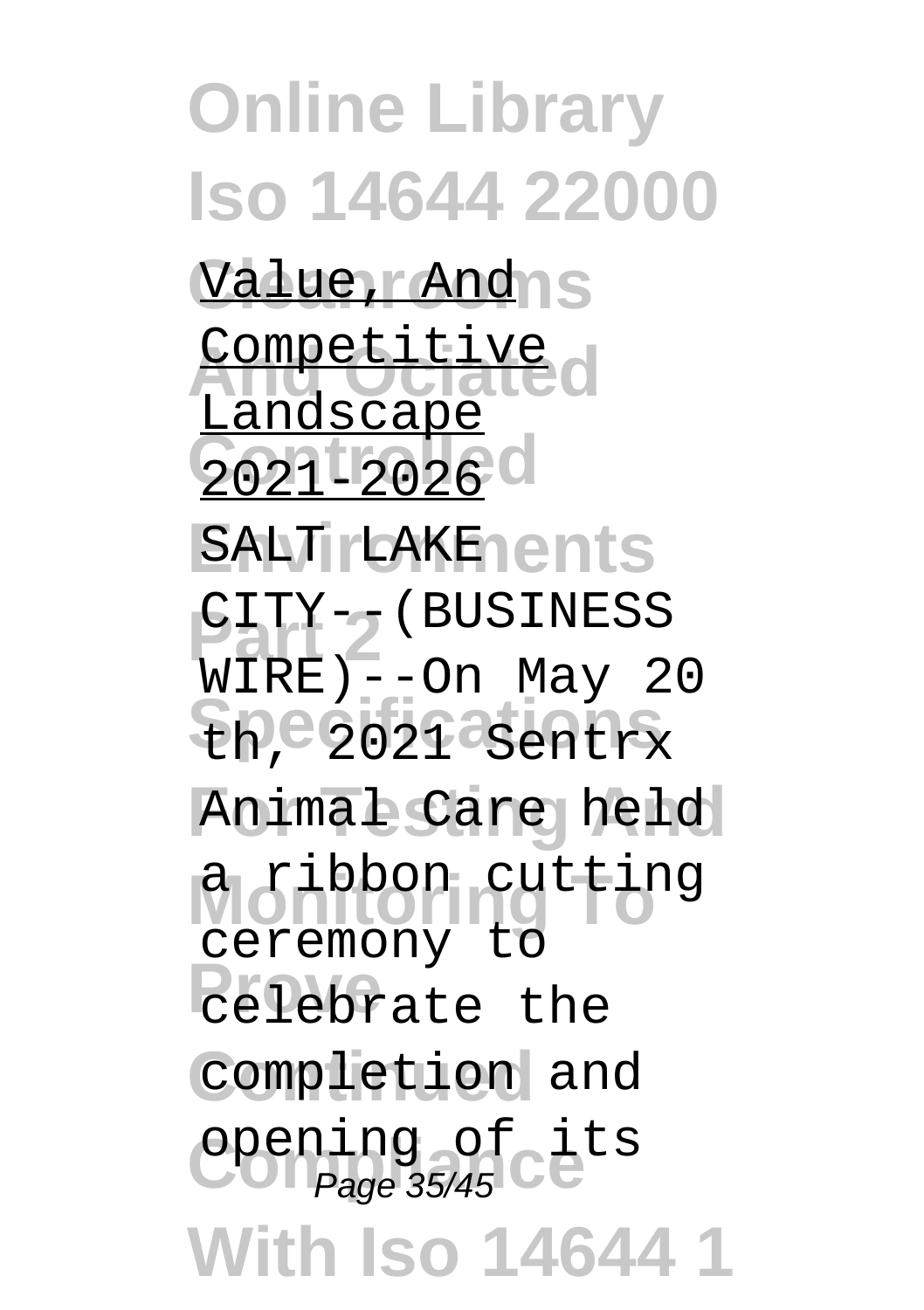**Online Library Iso 14644 22000 Cleanrooms** brand new 22,000 And <sup>of</sup> clated **Controlled** <u>Sentrx™ Animal</u> **Part 2** Care, Inc. **Manufacturing Facility ing And** Expansion to **Accelerated** Growth ued Sentrx Animal<br>
Page 36/45 **With Iso 14644 1** clean room Announces Accommodate Page 36/45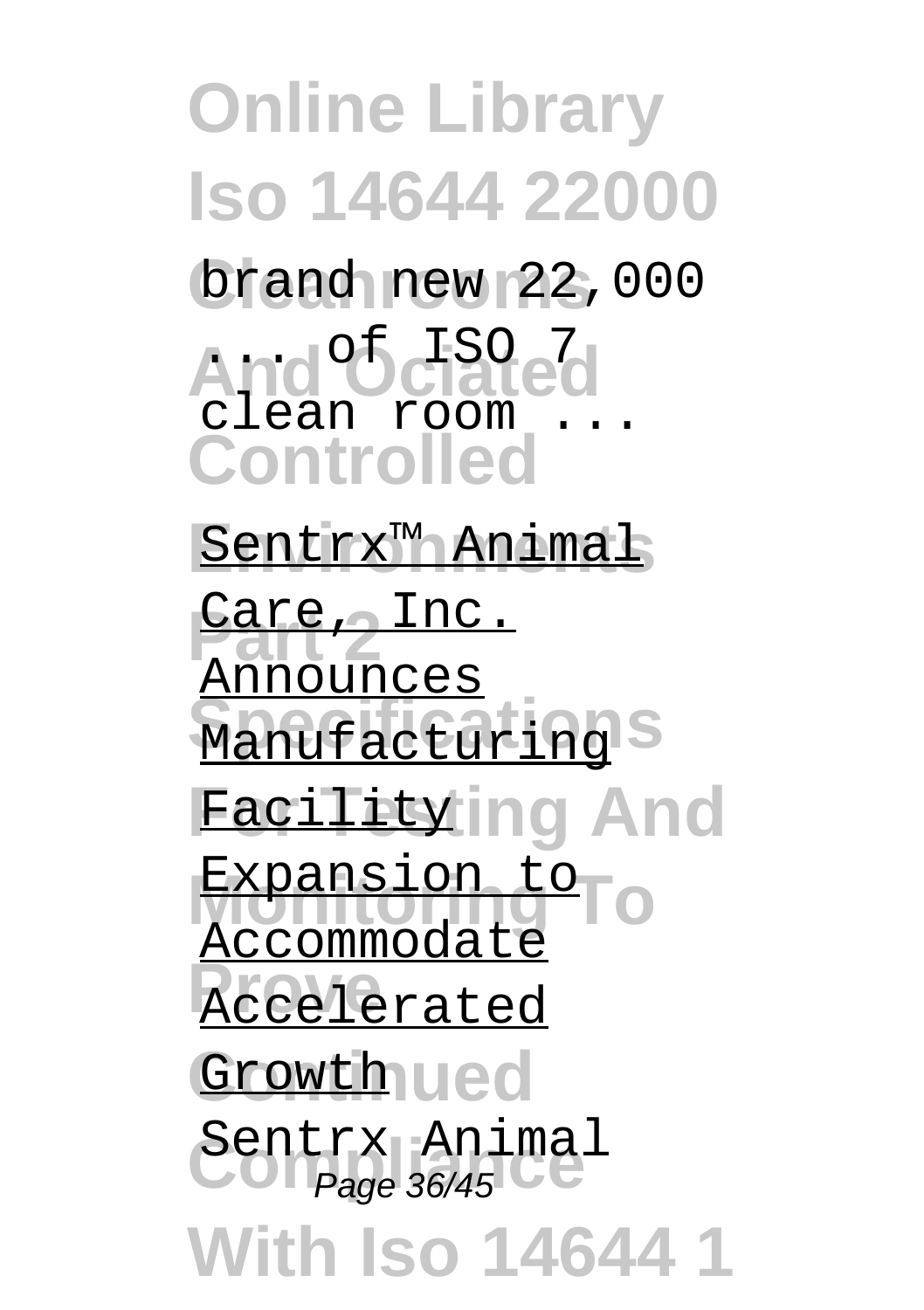**Online Library Iso 14644 22000** Care held as **And Ociated** ribbon cutting **Controlled** celebrate the **Environments** completion and **pening of its** Square footOns manufacturing no facility in Salt The expansion **Continued** into this ... Com<sub>Page</sub> 37/45 Ce **With Iso 14644 1** ceremony to brand new 22,000 Lake City, Utah.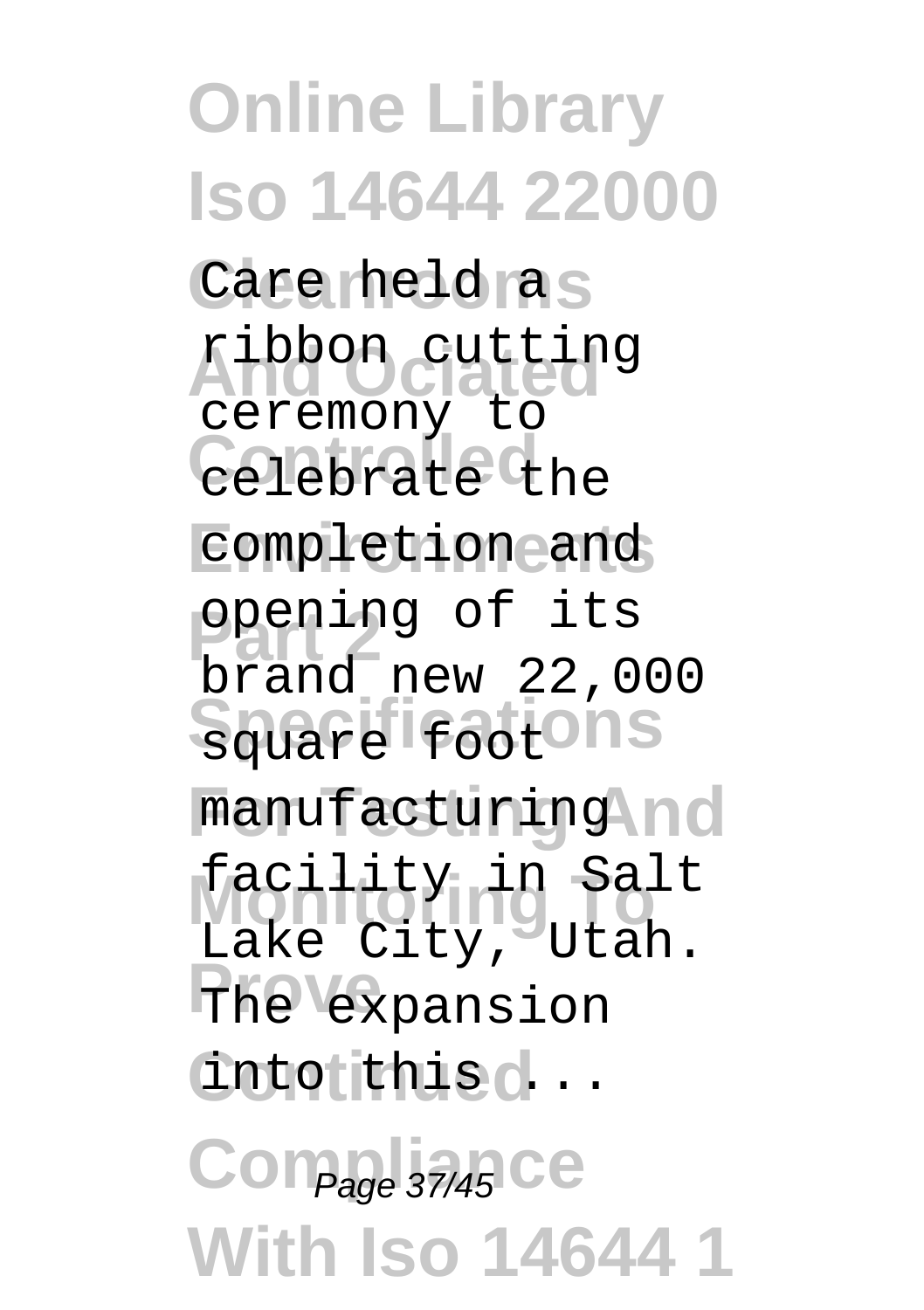**Online Library Iso 14644 22000 Cleanrooms** Sentrx Animal *<u>Are</u>* <del>Olnat</del>ed Manufacturing **Facilityments Expansion to Accelerated** IS **Growth sting And** The design of o **Prove** includes 1,689 square feet of **Compliance** ISO 7 clean room **With Iso 14644 1** Announces Accommodate the new space Page 38/45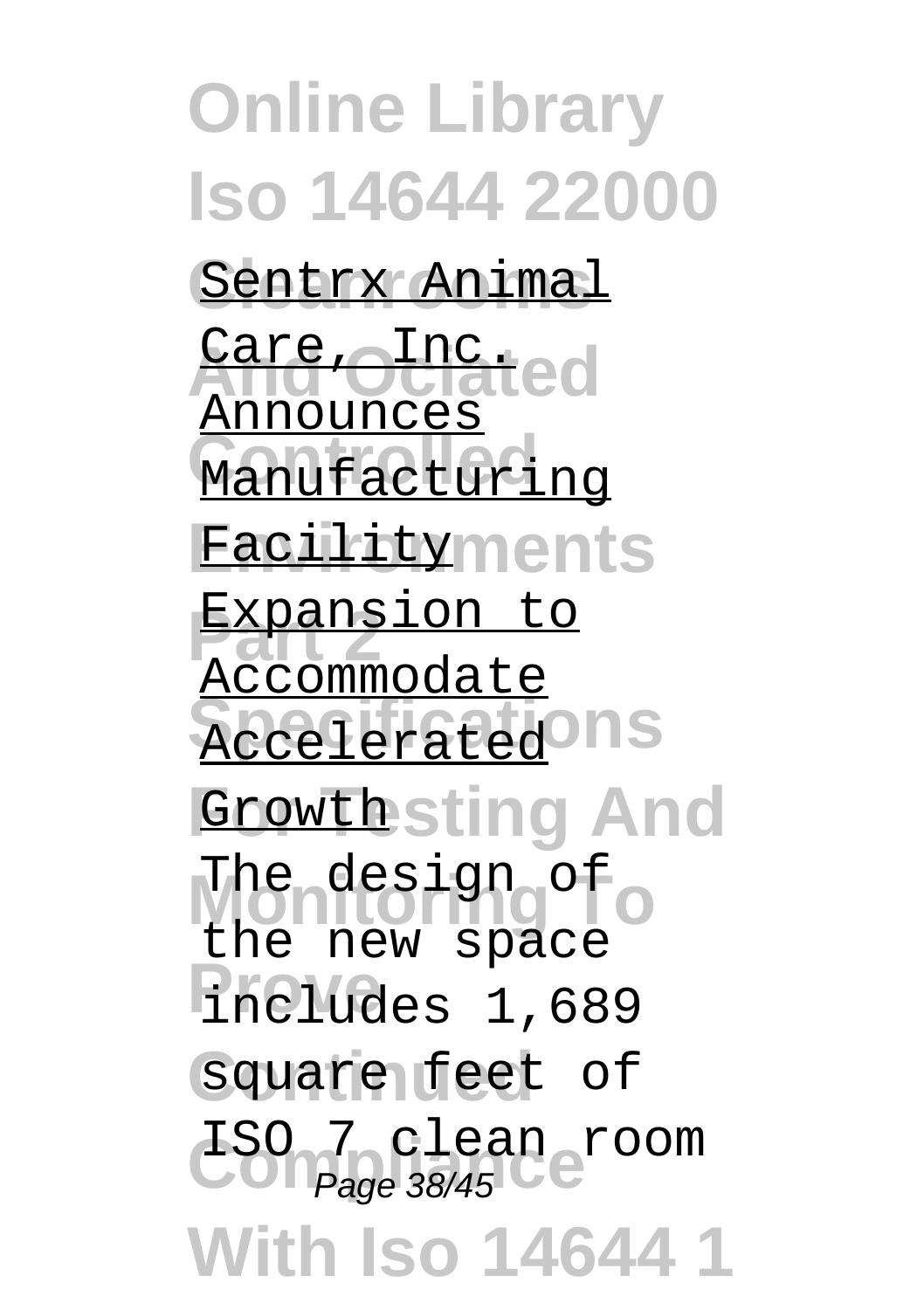**Online Library Iso 14644 22000** and 1,420 square feet of wet lab, Chantrolled manufacturing<sub>S</sub> **Papacity** and **Sequired tons** support Sentrx **Monitoring To Prove** Sentrx™ Animal Care, **Inc. Announces**<br> **Compage 39/45** CC **With Iso 14644 1** accommodating capabilities Page 39/45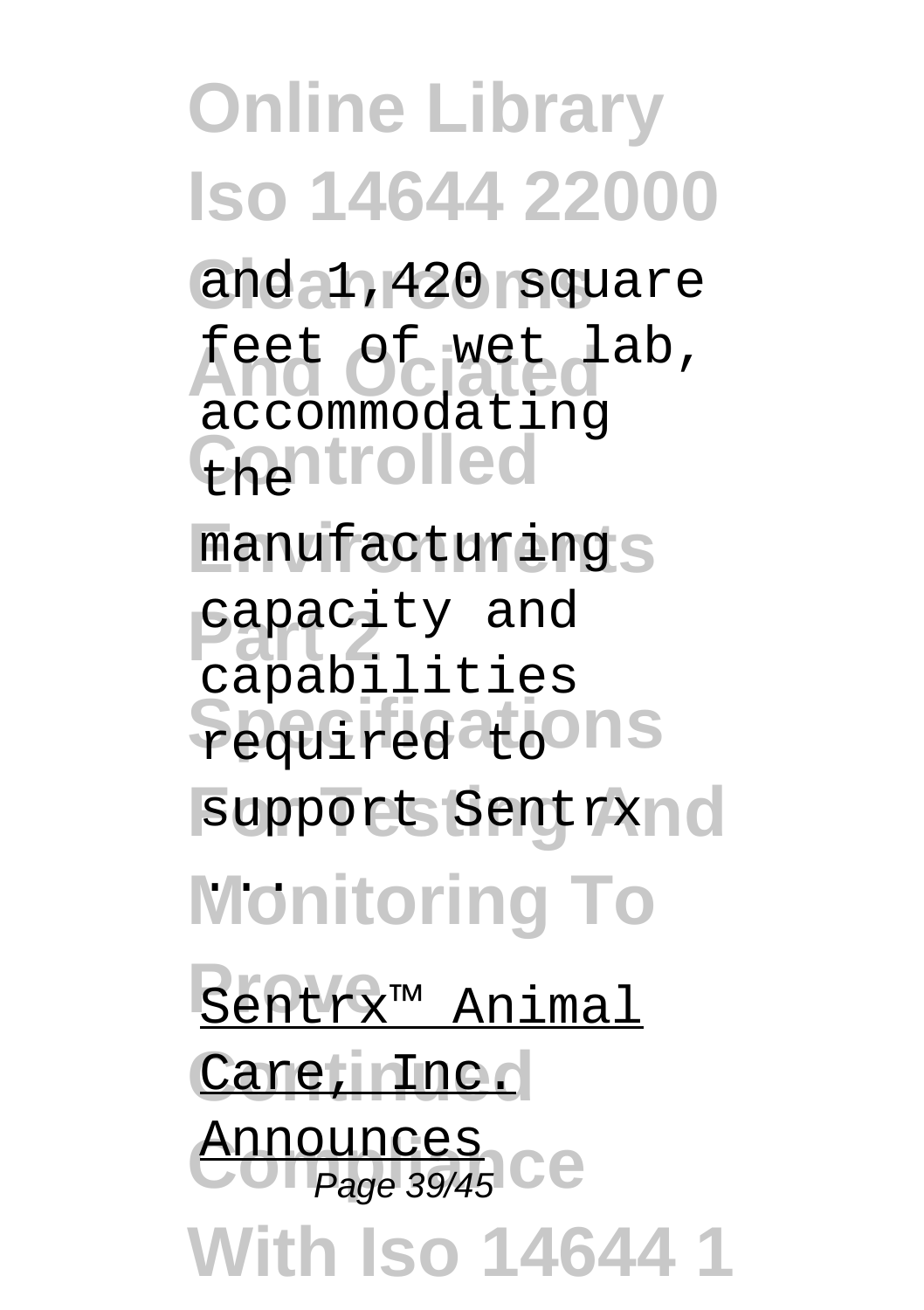**Online Library Iso 14644 22000 Manufacturing** <u>Facility</u><br>Annapoliated Accommodate **Acceleratednts** Growth  $2021$  Sentrx<sup>o</sup>ns Animal Care held a ribbon cutting **Provection** completion and **Opening of its**<br>
Page 40/45 **With Iso 14644 1** Expansion to On May 20 th, ceremony to Page 40/45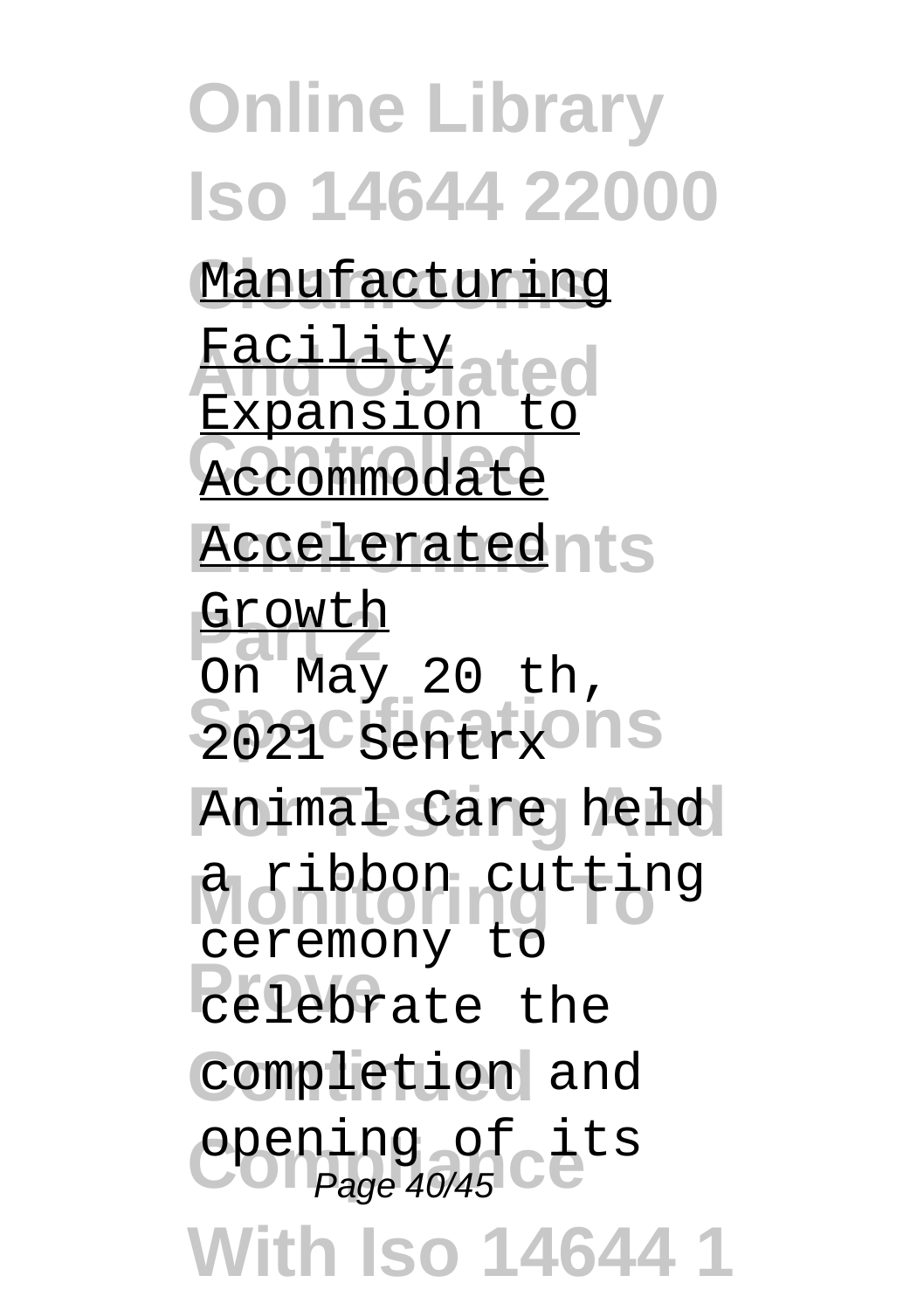**Online Library Iso 14644 22000 Cleanrooms** brand new 22,000 **And Ociated** square ... **Controlled** ISO 7 clean room and 1,420 square **Part 2** Sentrx™ Animal *<u>CareTeInding</u>* And **Monitoring To** Manufacturing **Facility Expansion** to Accommodate<br>
Page 41/45 **With Iso 14644 1** square feet of Announces Page 41/45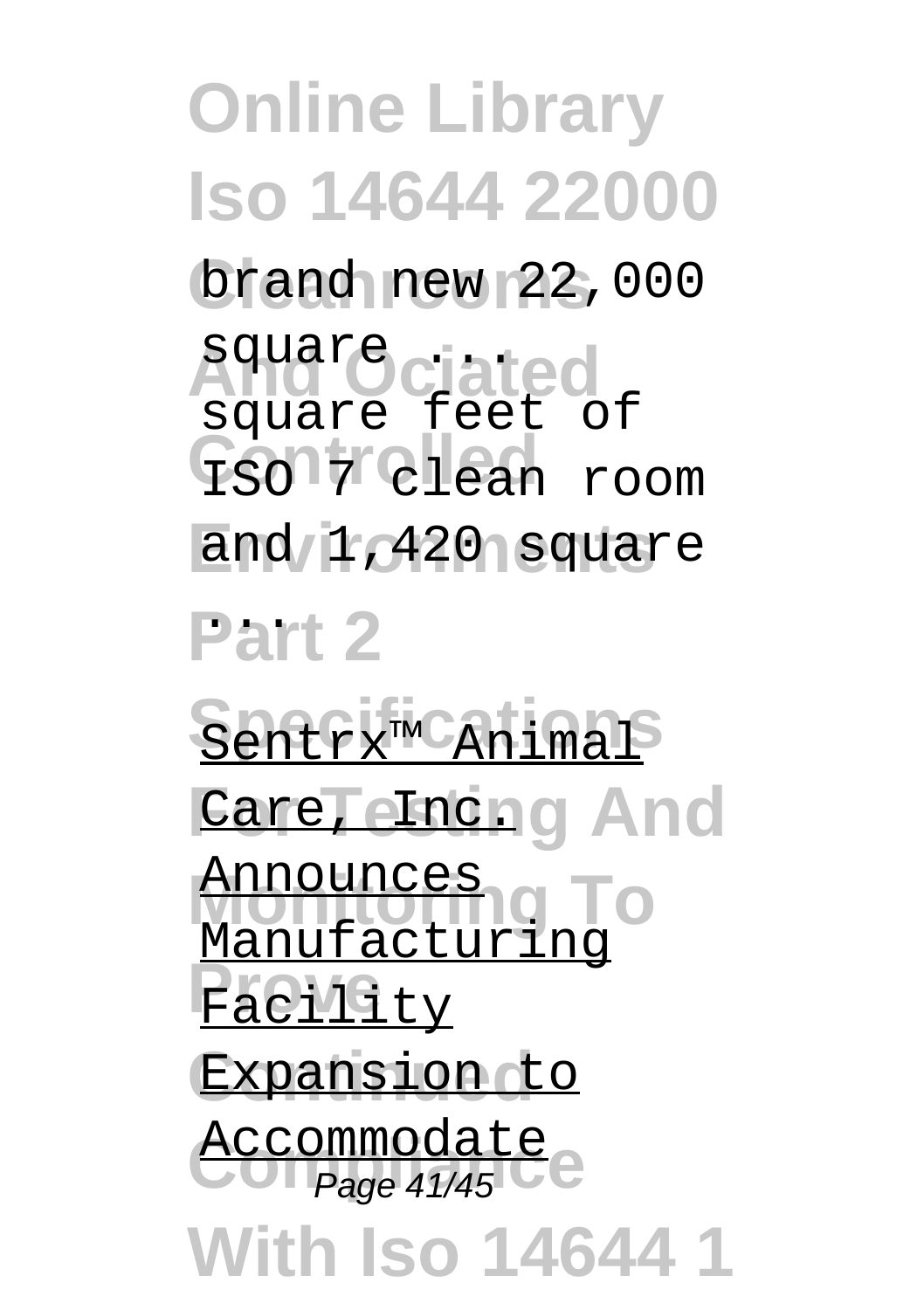**Online Library Iso 14644 22000** Accelerated<sub>S</sub> **And Ociated** Growth April 2021, manufacturing<sub>S</sub> was online and<br>Fallectional **Specifications** space. Sentrx no **Monitoring To** also completed April<sup>e</sup> and maintains *ISO* Comp<sub>age</sub> 42/45 CC **With Iso 14644 1** By the end of fully validated ISO audits in 13485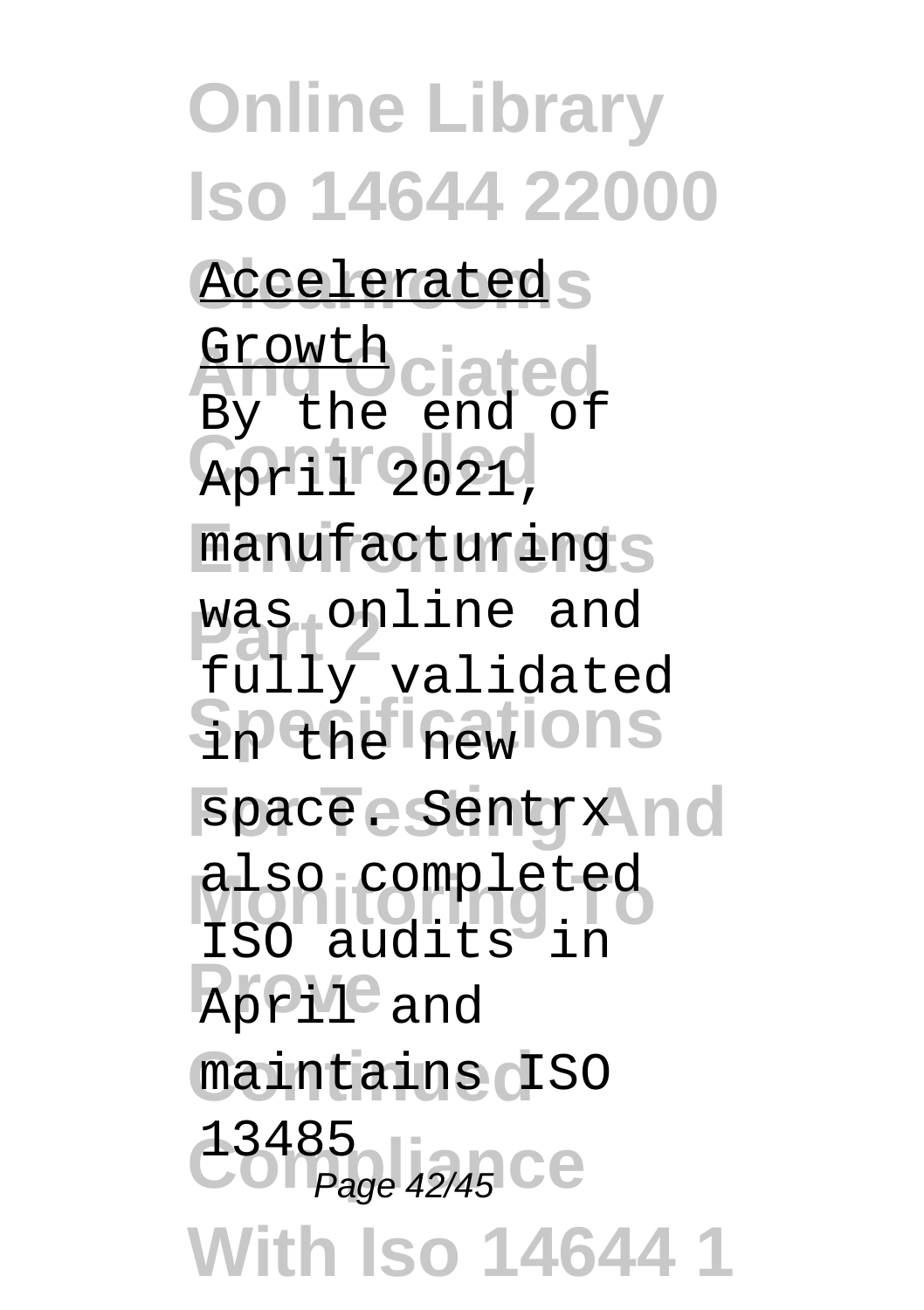**Online Library Iso 14644 22000 Cleanrooms** certification in **And Ociated** facility. "The **Controlled** ... **Environments <u>Sentrx<sup>™</sup> Animal</u> Announces** tions Manufacturing no **Facility**ing To Accommodate Accelerated Growth<br>
Page 43/45 CC **With Iso 14644 1** this new Care, Inc. Expansion to Page 43/45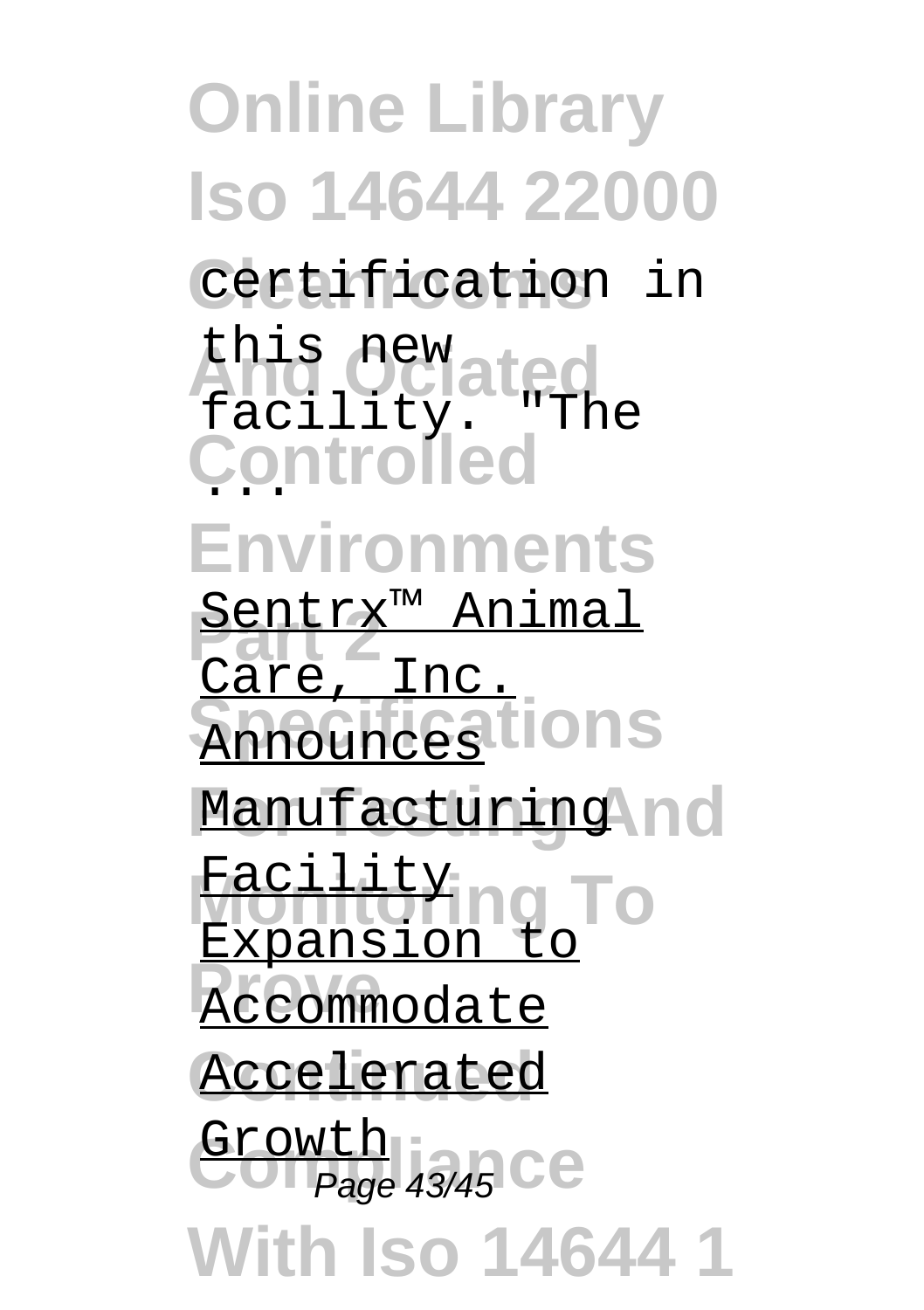**Online Library Iso 14644 22000** Sentrx also<sub>S</sub> **And Ociated** completed ISO and maintains **Environments** ISO 13485 **Part 2** this new *Sacistications* completion of no **Monitoring To** this project **Prove**<br>
exciting milestone for Sentrx," said<br>Page 44/45 **With Iso 14644 1** audits in April certification in marks an Page 44/45